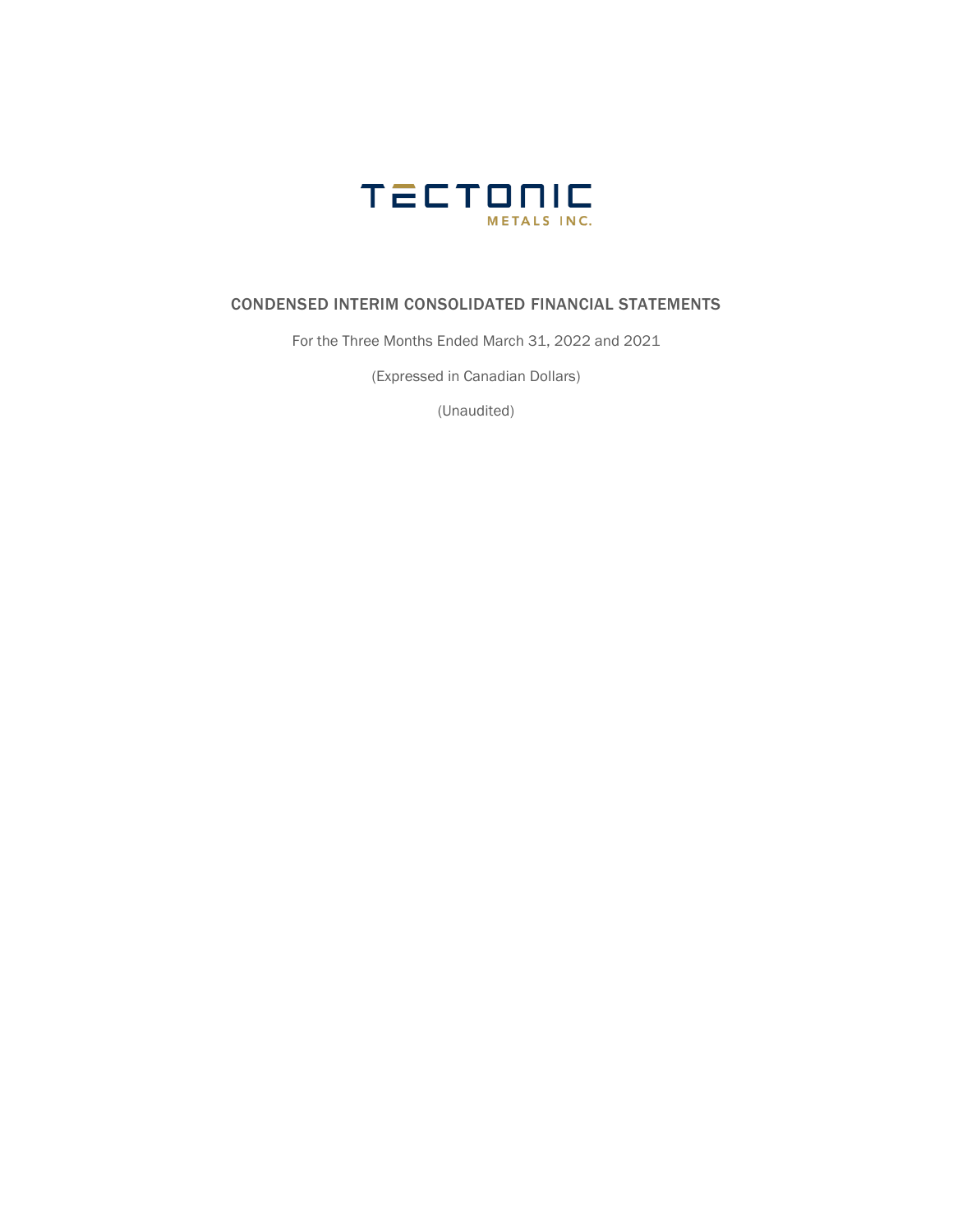

## **NOTICE OF NO AUDITOR REVIEW OF CONDENSED INTERIM FINANCIAL STATEMENTS**

Under National Instrument 51-102, Part 4, subsection 4.3(3) (a), if an auditor has not performed a review of the unaudited condensed interim financial statements; they must be accompanied by a notice indicating that the financial statements have not been reviewed by an auditor.

The accompanying unaudited condensed interim consolidated financial statements of Tectonic Metals Inc. (the "Company") have been prepared by and are the responsibility of the Company's management. The unaudited condensed interim consolidated financial statements are prepared in accordance with International Financial Reporting Standards and reflect management's best estimates and judgment based on information currently available.

The Company's independent auditor has not performed a review of these condensed interim consolidated financial statements.

May 30, 2022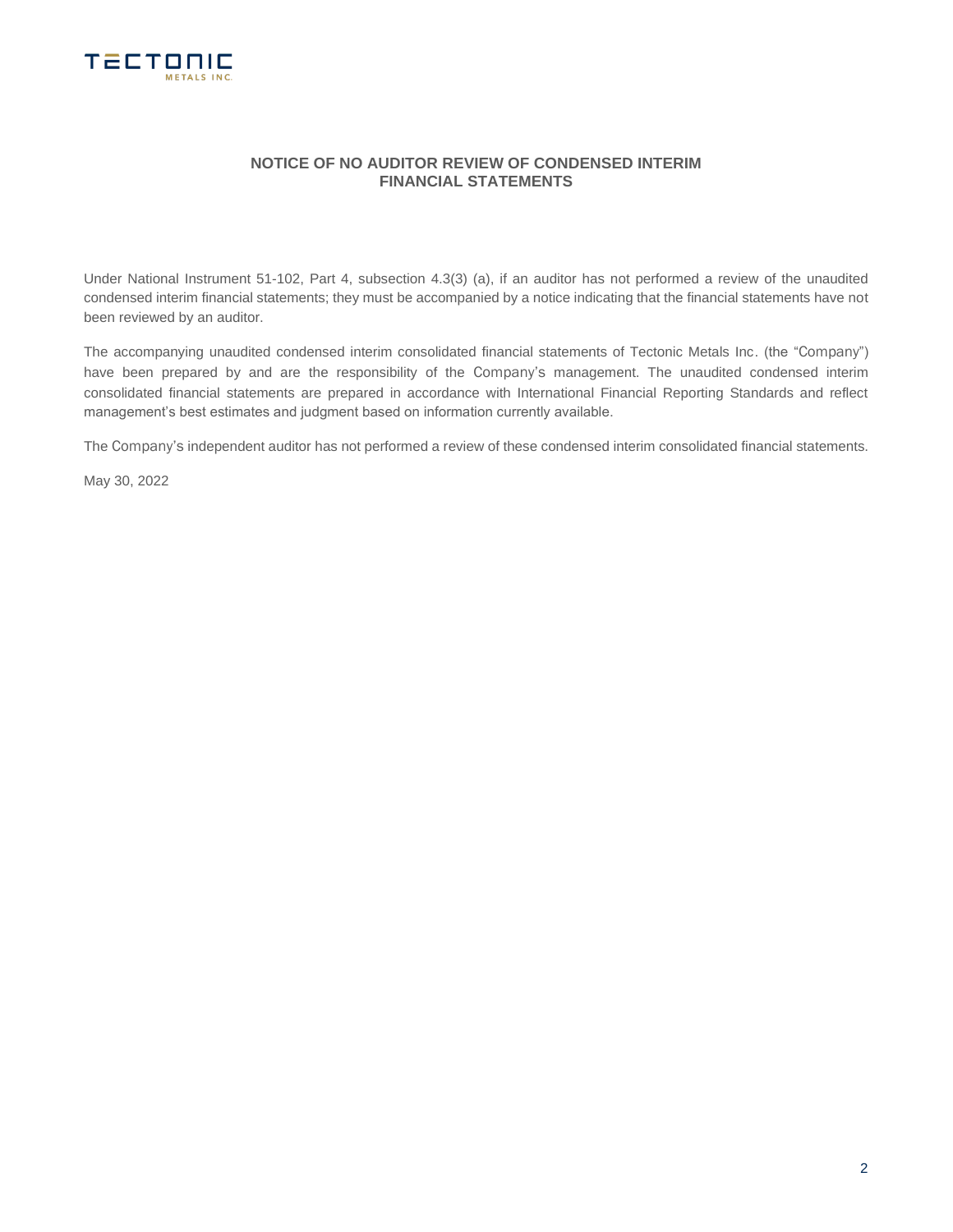

# CONDENSED INTERIM CONSOLIDATED STATEMENTS OF FINANCIAL POSITION

## (Expressed in Canadian Dollars)

As at

|                                   | <b>Note</b>    | March 31, 2022  | December 31, 2021 |
|-----------------------------------|----------------|-----------------|-------------------|
|                                   |                | (unaudited)     |                   |
| <b>ASSETS</b>                     |                |                 |                   |
| Current                           |                |                 |                   |
| Cash                              | 13             | \$<br>481,762   | \$<br>1,074,068   |
| Receivables                       |                | 18,940          | 16,061            |
| Prepaids                          |                | 140,606         | 65,148            |
|                                   |                | 641,308         | 1,155,277         |
| Equipment                         | 5              | 53,040          | 62,255            |
| Exploration and evaluation assets | 6              | 690,028         | 690,028           |
|                                   |                | \$<br>1,384,376 | \$<br>1,907,560   |
| <b>LIABILITIES</b>                |                |                 |                   |
| Current                           |                |                 |                   |
| Trade and other payables          |                | \$<br>362,668   | \$<br>298,017     |
| Lease liability                   | 9              | 28,555          | 27,853            |
|                                   |                | 391,223         | 325,870           |
| Lease liability - long term       | 9              | 2,510           | 9,918             |
|                                   |                | 393,733         | 335,788           |
| <b>SHAREHOLDERS' EQUITY</b>       |                |                 |                   |
| Share capital                     | <b>7and 13</b> | 23,676,853      | 23,676,853        |
| Reserves                          | $\overline{7}$ | 3,085,507       | 3,079,699         |
| Deficit                           |                | (25, 771, 717)  | (25, 184, 780)    |
|                                   |                | 990,643         | 1,571,772         |
|                                   |                | \$<br>1,384,376 | \$<br>1,907,560   |

*Subsequent events (note 13)*

*Nature of operations and going concern (Note 1)*

Approved on behalf of the Board:

"Antonio Reda" "Michael Roper"

Antonio Reda Michael Roper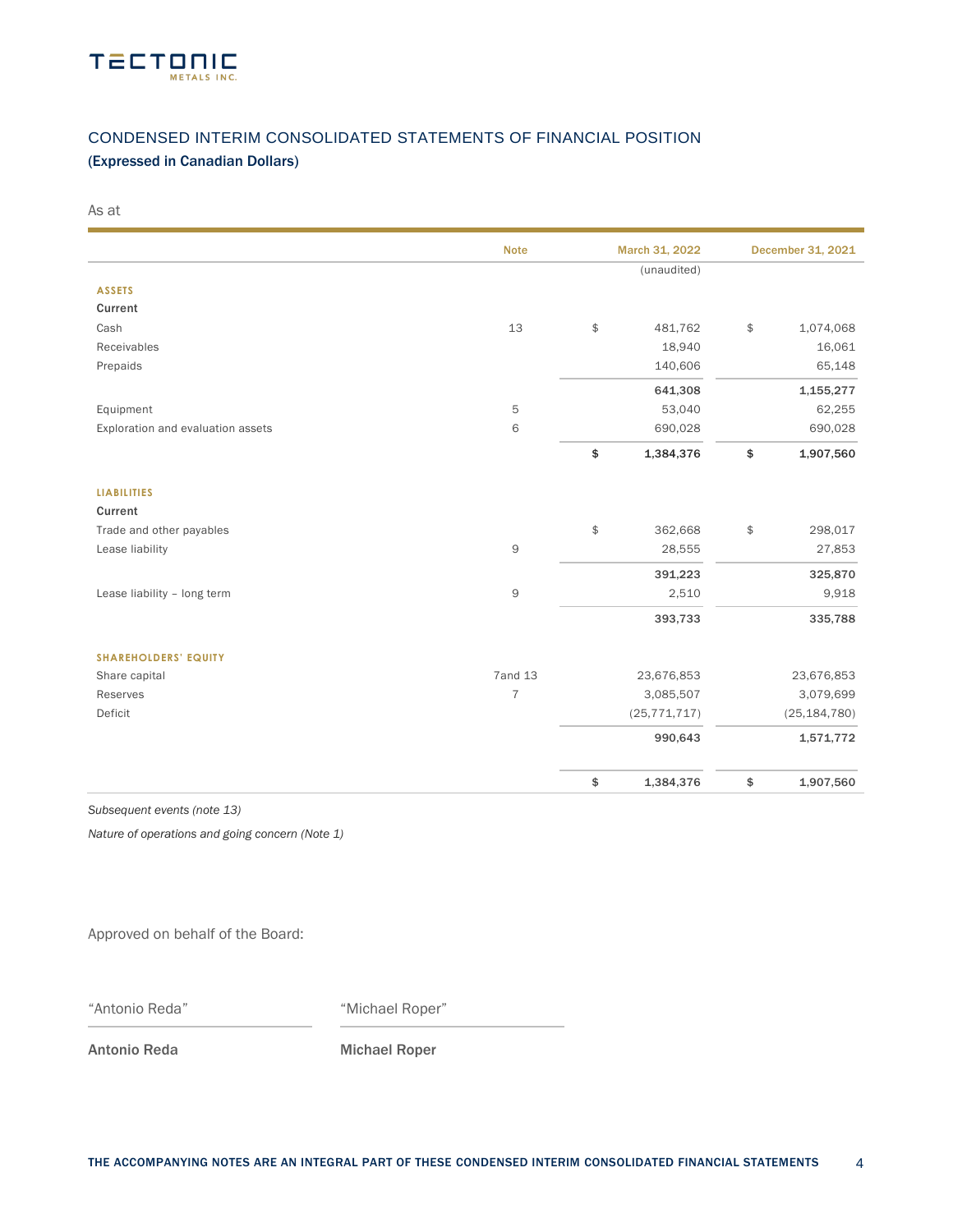

## CONDENSED INTERIM CONSOLIDATED STATEMENTS OF LOSS AND COMPREHENSIVE LOSS (Expressed in Canadian Dollars) (unaudited)

|                                                         | <b>Note</b> | For the three months ended<br>March 31, 2022 | For the three months ended<br>March 31, 2021 |            |  |
|---------------------------------------------------------|-------------|----------------------------------------------|----------------------------------------------|------------|--|
|                                                         |             |                                              |                                              |            |  |
| <b>EXPENSES</b>                                         |             |                                              |                                              |            |  |
| Accounting and legal                                    |             | \$<br>107,526                                | \$                                           | 38,532     |  |
| Depreciation                                            | 5           | 9,215                                        |                                              | 10,661     |  |
| Employee benefits and salaries                          | 8           | 115,655                                      |                                              | 128,124    |  |
| Exploration                                             | 6,8         | 273,139                                      |                                              | 189,222    |  |
| Finance costs                                           |             | 888                                          |                                              | 1,963      |  |
| Foreign exchange loss (gain)                            |             | 143                                          |                                              | (1, 393)   |  |
| General and administration                              |             | 15,835                                       |                                              | 21,660     |  |
| Insurance                                               |             | 14,632                                       |                                              | 11,847     |  |
| Listing and filing fees                                 |             | 15,165                                       |                                              | 16,893     |  |
| Marketing and corporate development                     |             | 28,409                                       |                                              | 125,370    |  |
| Share-based compensation                                | 6, 7, 8     | 5,808                                        |                                              | 110,411    |  |
| Travel and meals                                        |             | 522                                          |                                              | 422        |  |
| Loss and comprehensive loss for the                     |             |                                              |                                              |            |  |
| period                                                  |             | \$<br>(586, 937)                             | \$                                           | (653, 712) |  |
| Basic and diluted loss per common<br>share              |             | \$<br>(0.00)                                 | \$                                           | (0.01)     |  |
| Weighted average number of common<br>shares outstanding |             | 161,677,735                                  |                                              | 89,917,175 |  |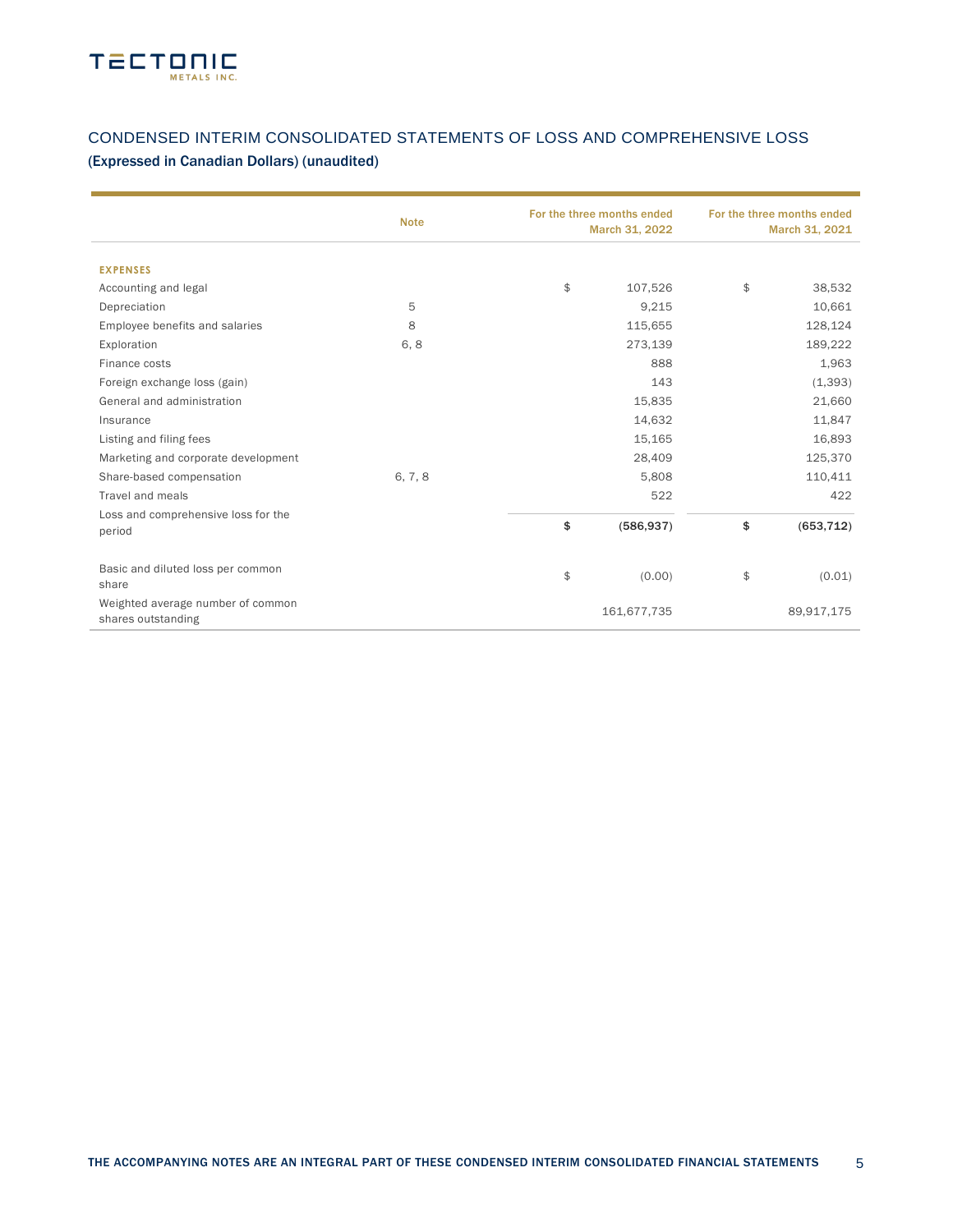

## CONDENSED INTERIM CONSOLIDATED STATEMENTS OF CHANGES IN SHAREHOLDERS' EQUITY (Expressed in Canadian Dollars) (unaudited)

|                                                                    | <b>SHARE CAPITAL</b>     |                          |                          | <b>RESERVES</b>             |                       |                                 |                                    |
|--------------------------------------------------------------------|--------------------------|--------------------------|--------------------------|-----------------------------|-----------------------|---------------------------------|------------------------------------|
|                                                                    | <b>Number</b>            | Amount                   | <b>Warrants</b>          | <b>Restricted</b><br>shares | <b>Stock options</b>  | <b>Deficit</b>                  | <b>Total</b>                       |
| At December 31, 2020<br>Share-based payment<br>Loss for the period |                          | 89,917,175 \$ 17,681,401 | $$1,258,043$ \$          | 686,641 \$<br>98,069        | $21,101$ \$<br>12,342 | $(15,799,771)$ \$<br>(653, 712) | 3,847,415<br>110,411<br>(653, 712) |
| At March 31, 2021                                                  | 89,917,175 \$            | 17,681,401               | $$1,258,043$ \$          | 784,710 \$                  | 33,443                | $(16, 453, 483)$ \$<br>\$       | 3,304,114                          |
| Share issued on                                                    |                          |                          |                          |                             |                       |                                 |                                    |
| private placement                                                  | 71,760,560               | 5,623,484                | 1,552,572                |                             |                       |                                 | 7,176,056                          |
| Share issue costs                                                  |                          | (371, 904)               |                          |                             |                       |                                 | (371,904)                          |
| Share purchase warrants<br>issued for finders' fees                | $\overline{\phantom{a}}$ | (192, 378)               | 192,378                  |                             |                       |                                 |                                    |
| To reallocate RSU value to<br>share capital                        |                          | 936,250                  | $\overline{\phantom{a}}$ | (936, 250)                  |                       |                                 |                                    |
| Share based compensation                                           |                          |                          |                          | 151,540                     | 43,263                |                                 | 194,803                            |
| Loss for the period                                                |                          |                          |                          |                             |                       | (8,731,297)                     | (8, 731, 297)                      |
| At December 31, 2021                                               | 161,677,735              | \$23,676,853             | \$3,002,993              | \$                          | 76,706<br>\$          | \$ (25, 184, 780)               | \$<br>1,571,772                    |
| Share-based compensation                                           |                          |                          |                          |                             | 5,808                 |                                 | 5,808                              |
| Loss for the period                                                |                          |                          |                          |                             |                       | (586, 937)                      | (586, 937)                         |
| At March 31, 2022                                                  | 161,677,735              | \$23,676,853             | \$3,002,993 \$           |                             | \$82,514              | \$(25,771,717)                  | \$990,643                          |

*Share Capital (Note 7)*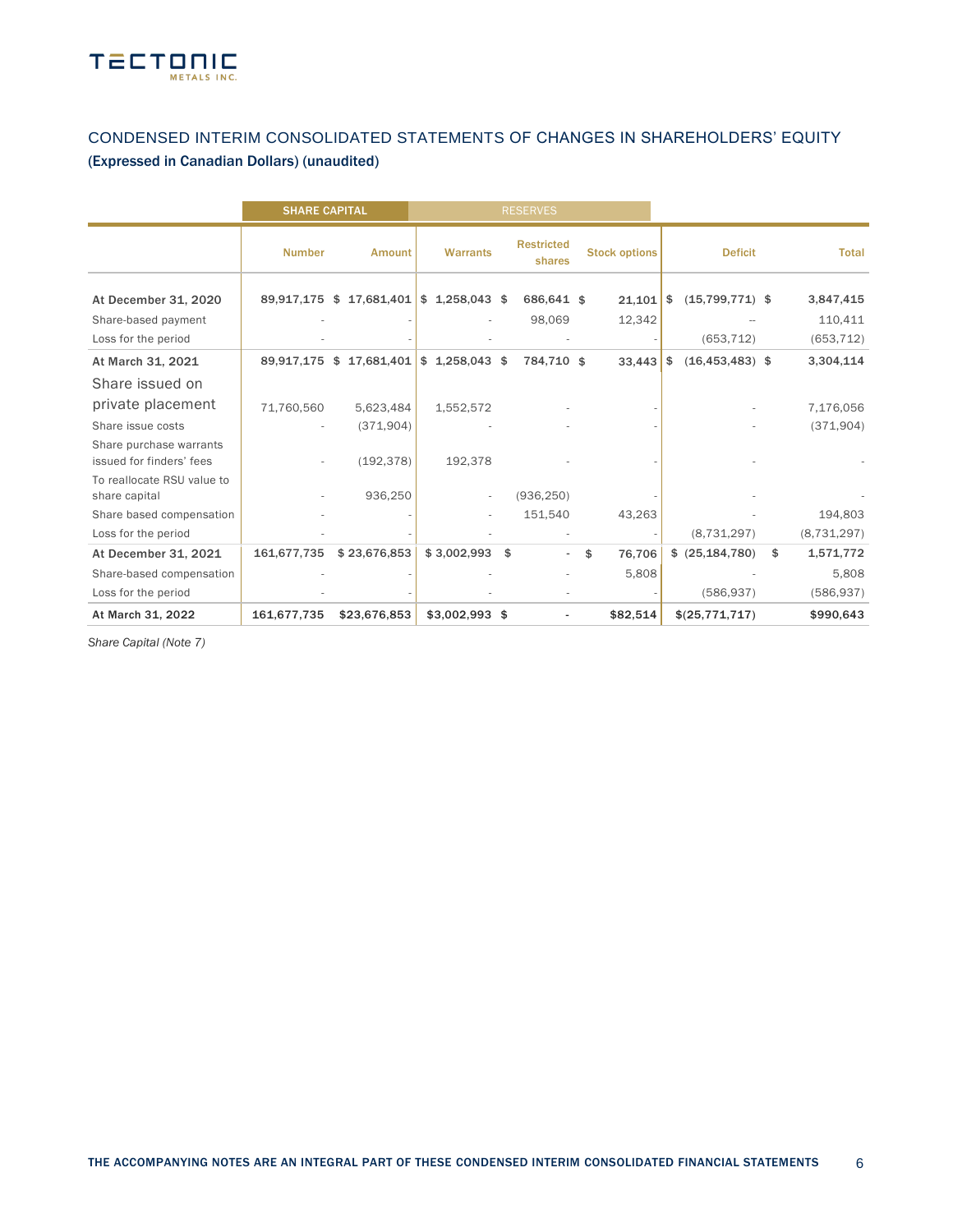

## CONDENSED INTERIM CONSOLIDATED STATEMENTS OF CASH FLOWS

## (Expressed in Canadian Dollars) (unaudited)

|                                                          | For the three months<br>ended<br>March 31, 2022 | For the three months<br>ended<br>March 31, 2021 |
|----------------------------------------------------------|-------------------------------------------------|-------------------------------------------------|
| <b>OPERATING ACTIVITIES</b>                              |                                                 |                                                 |
| Loss for the period                                      | \$<br>(586, 937)                                | \$<br>(653, 712)                                |
| Items not involving cash:                                |                                                 |                                                 |
| Depreciation                                             | 9,215                                           | 10,661                                          |
| Foreign exchange                                         | 1,262                                           | (1, 393)                                        |
| Finance cost                                             | 888                                             | 1,963                                           |
| Share-based compensation                                 | 5,808                                           | 110,411                                         |
| Changes in non-cash working capital items:               |                                                 |                                                 |
| Increase in receivables                                  | (2,879)                                         | (4,818)                                         |
| Increase in prepaids                                     | (75, 458)                                       | (11, 121)                                       |
| Increase (decrease) increase in trade and other payables | 64,651                                          | (36,026)                                        |
| Cash used in operating activities                        | (583, 450)                                      | (584, 035)                                      |
| <b>INVESTING ACTIVITY</b>                                |                                                 |                                                 |
| Exploration and evaluation assets                        |                                                 | (50, 928)                                       |
| Cash used in investing activities                        |                                                 | (50, 928)                                       |
| <b>FINANCING ACTIVITY</b>                                |                                                 |                                                 |
| Lease payments                                           | (7,594)                                         | (7, 405)                                        |
| Cash used in financing activities                        | (7,594)                                         | (7, 405)                                        |
| Effect of foreign exchange on cash                       | (1,262)                                         | (1,821)                                         |
| Change in cash during the period                         | (592, 306)                                      | (644, 189)                                      |
| Cash-beginning of period                                 | 1,074,068                                       | 3,423,212                                       |
| Cash-end of period                                       | \$<br>481,762                                   | \$<br>2,779,023                                 |

*Supplemental cash flow information (Note 10)*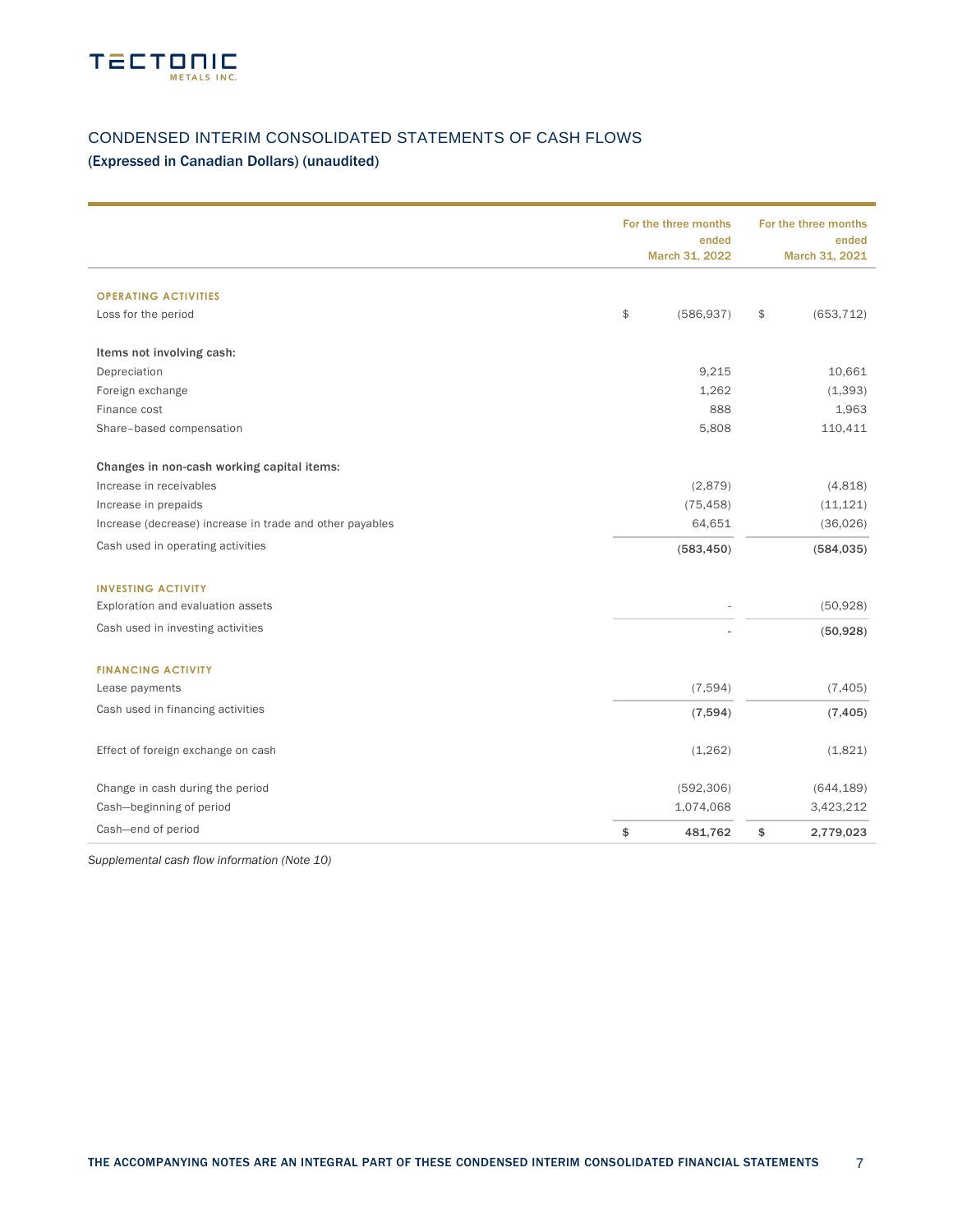

# 01 NATURE OF OPERATIONS AND GOING CONCERN

Tectonic Metals Inc. (the "Company" or "Tectonic") was incorporated on April 7, 2017 under the laws of under the British Columbia *Business Corporations Act*. The Company's head office is at 312 - 744 West Hastings Street, Vancouver, British Columbia, V6C 1A5.

The Company's principal business activities include the acquisition and exploration of mineral exploration and evaluation assets in the United States ("US") and Canada. The Company has not yet determined whether its exploration and evaluation assets contain ore reserves that are economically recoverable. The recoverability of the amounts shown for exploration and evaluation assets are dependent upon the existence of economically recoverable reserves, the ability of the Company to obtain necessary financing to complete the development of those reserves and upon future profitable production. To date, the Company has not earned any revenues and is considered to be in the exploration stage.

These condensed interim consolidated financial statements (the "Financial Statements") have been prepared assuming the Company will continue on a going concern basis. The Company has incurred losses since its inception and the ability of the Company to continue as a going concern depends upon its ability to raise adequate financing and to develop profitable operations. These Financial Statements do not include adjustments to amounts and classifications of assets and liabilities that might be necessary should the Company be unable to continue operations.

The continuance of the Company's operations is dependent on obtaining sufficient additional financing to realize the recoverability of the Company's investments in exploration and evaluation assets which is dependent upon the existence of economically recoverable reserves and market prices for the underlying minerals. Management closely monitors metal commodity prices, individual equity movements and the stock market to determine the appropriate course of action to be taken by the Company if favourable or adverse market conditions occur. The Company has incurred ongoing losses and as at December 31, 2021 has limited working capital. These material uncertainties may cast significant doubt on the Company's ability to continue as a going concern.

On November 18, 2019, the Company listed all of the Company's outstanding common shares on the Toronto Venture Stock Exchange (the "TSXV") under the stock symbol "TECT". On July 23, 2020, the Company's common shares began trading on the OTCQB under the symbol "TETOF". Subsequent to December 31, 2021, the Company's common shares began trading on the Frankfurt Stock Exchange under the symbol "T15B".

The outbreak of the coronavirus, also known as COVID-19, continues to impact worldwide economic activity. The extent to which the coronavirus may impact the Company's business activities will depend on future developments, such as the ultimate geographic spread of the disease, duration of the outbreak, travel restrictions, business disruptions, and the effectiveness of actions taken in Canada and other countries to contain and treat the disease. These events are highly uncertain and, as such, the Company cannot determine their long-term financial impact at this time. Federal, provincial and local governments have issued public health orders in response to COVID 19, which may cause some delay in the Company's operations.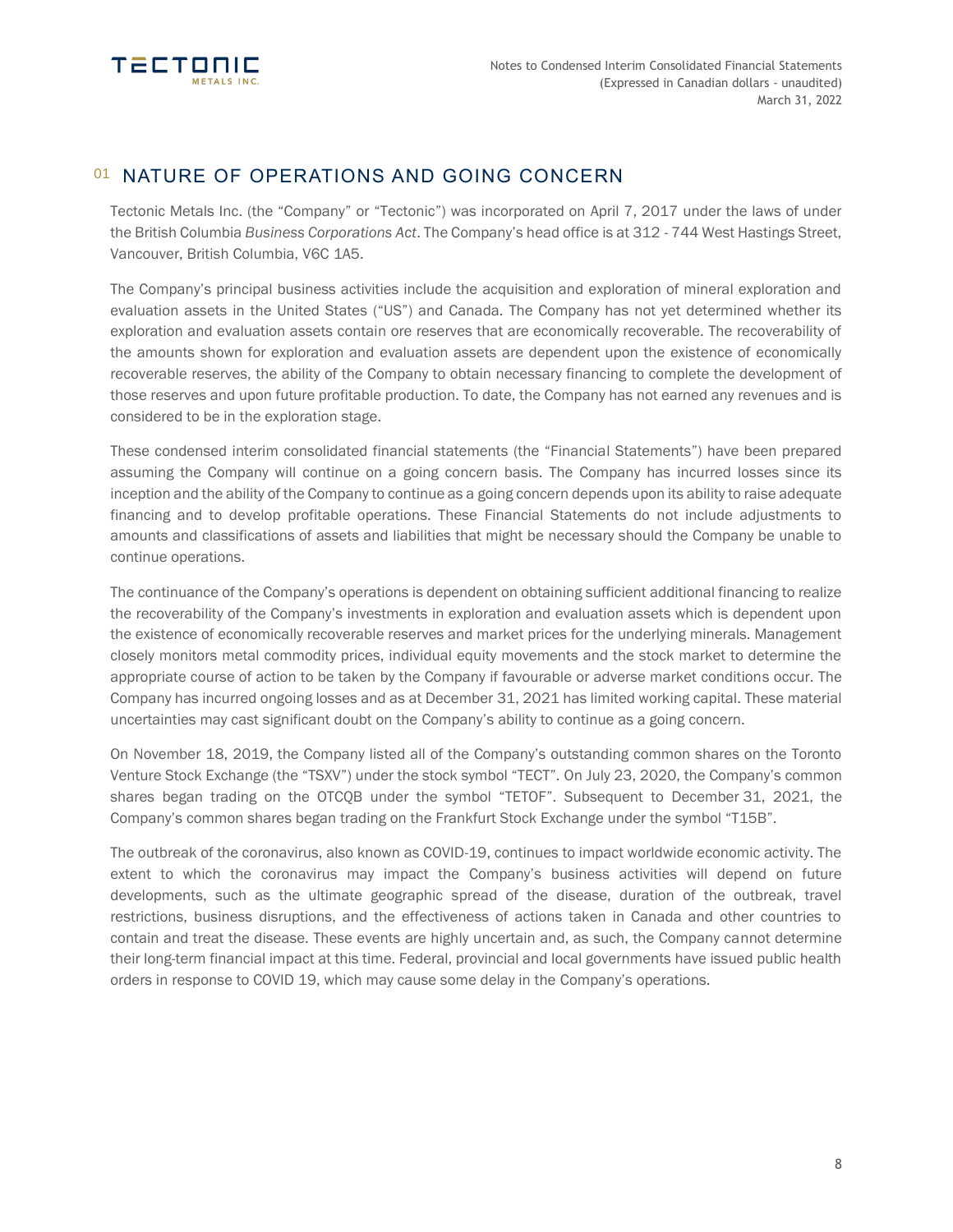

# 02 BASIS OF PREPARATION

## Statement of Compliance

These Financial Statements have been prepared in accordance with International Financial Reporting Standards ("IFRS"), as issued by the International Accounting Standards Board, and Interpretations of the International Financial Reporting Interpretations Committee applicable to the preparation of interim financial statements including International Accounting Standard 34 *Interim Financial Reporting*. Accordingly, certain disclosures included in annual financial statements prepared in accordance with IFRS have been condensed or omitted. These Financial Statements should be read in conjunction with the Company's audited consolidated financial statements as at December 31, 2021 and for the year then ended.

The accounting policies applied in the preparation of these Financial Statements are consistent with those applied and disclosed in the Company's audited consolidated financial statements for the year ended December 31, 2021. The Company's interim results are not necessarily indicative of its results for a full year.

## Approval of the Financial Statements

These Financial Statements were authorized for issue by the Board of Directors (or "Board") of the Company on May 30, 2022.

## Basis of Presentation

These Financial Statements have been prepared on a historical cost basis. In addition, these Financial Statements have been prepared using the accrual basis of accounting, except for cash flow information.

## Functional and Presentation Currency

These Financial Statements are presented in Canadian dollars unless otherwise noted, which is the functional currency of the parent and its subsidiaries.

### Basis of Consolidation

These Financial Statements of the Company include the accounts of the Company and its wholly owned US subsidiaries, District Metals LLC and Tectonic Resources LLC, the principal activity of which is exploration in the US. Subsidiaries are fully consolidated from the date the Company obtains control and continue to be consolidated until the date that control ceases. Control is achieved when the Company is exposed to or has the right to variable returns from its involvement with the entity and has the ability to affect those returns through its power over the entity. All intercompany transactions and balances have been eliminated upon consolidation.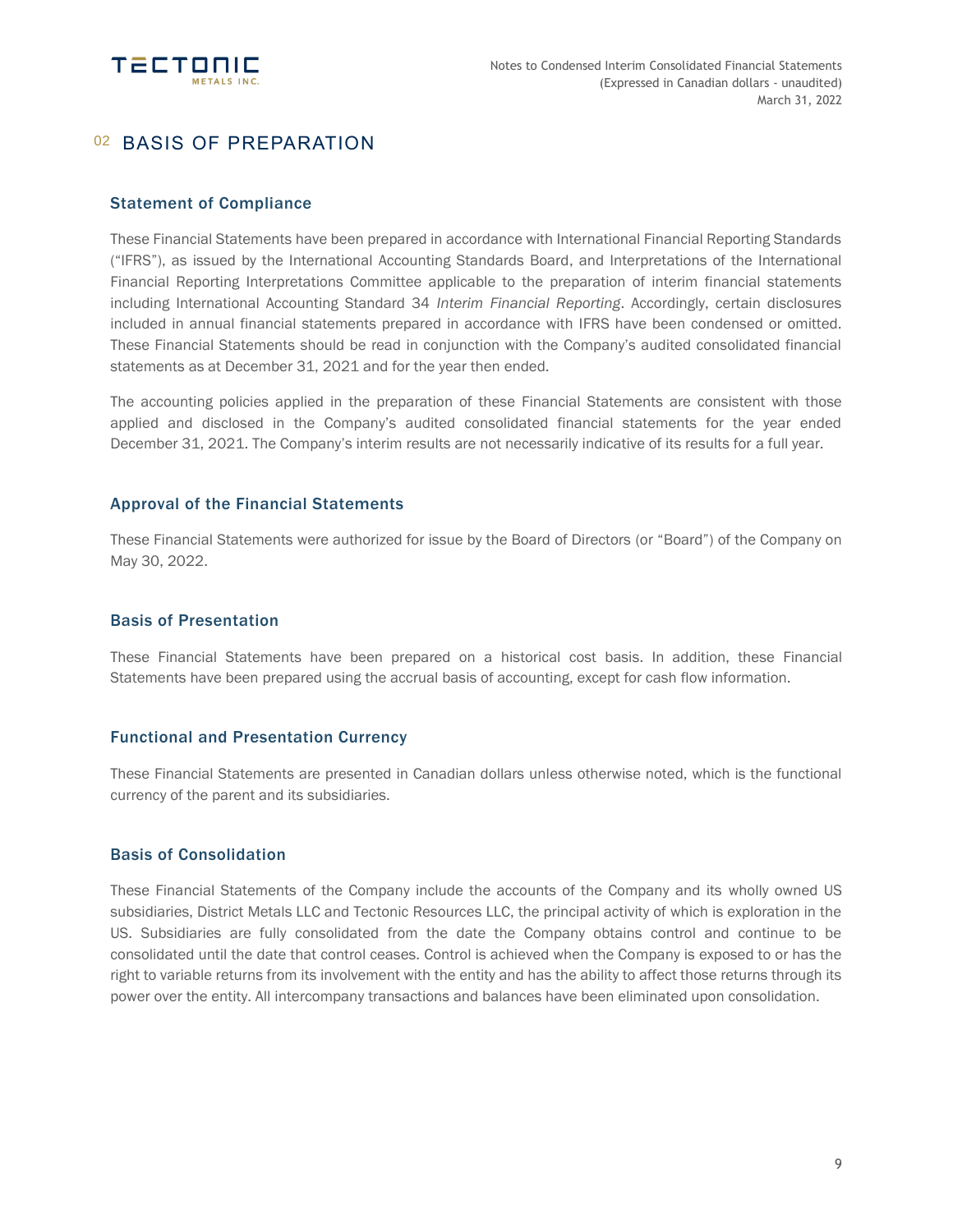

# 03 KEY SOURCES OF ESTIMATION UNCERTAINTY AND CRITICAL ACCOUNTING JUDGMENTS

The preparation of the Company's Financial Statements requires management to make judgments, estimates and assumptions that affect the reported amounts of assets and liabilities at the date of the Financial Statements and the reported amounts of expenses during the reporting period. Estimates and assumptions are continuously evaluated and are based on management's experience and other factors, including expectations of future events that are believed to be reasonable under the circumstances. However, actual outcomes can differ from these estimates.

Information about significant areas of estimation uncertainty and judgments made by management in preparing the Financial Statements are described below:

## **Estimates**

### **ECONOMIC RECOVERABILITY AND PROBABILITY OF FUTURE ECONOMIC BENEFITS OF EXPLORATION AND EVALUATION ASSETS**

Management has determined that exploration, evaluation and related costs incurred, which were capitalized, may have future economic benefits and may be economically recoverable. Management uses several criteria in its assessments of economic recoverability and probability of future economic benefits, including geologic and other technical information, a history of conversion of mineral deposits with similar characteristics to its own properties to proven and probable mineral reserves, the quality and capacity of existing infrastructure facilities, evaluation of permitting and environmental issues and local support for the project.

#### **VALUATION OF RIGHT-OF-USE ASSET AND LEASE LIABILITY**

In determining the valuation of the right-of-use asset and lease liability, the Company is required to make judgments regarding the interest rate used for discounting future cash flows. The present value of the lease liability was determined using the estimated incremental borrowing rate of the Company.

### **SHARE-BASED COMPENSATION AND ISSUANCE OF UNITS**

The Company issued restricted shares and stock options that vest over time. In consideration of IFRS 2 *Sharebased Payment*, the Company determines the fair value at issuance and will recognize amounts over the vesting period to equity and share-based compensation based on the share value at the time of issuance. The Company also issued units under private placements and has used the Black-Scholes option pricing model ("BSM") to determine the relative fair value of the warrant portion.

#### **ASSET RETIREMENT OBLIGATION**

In determining the valuation of a reclamation liability, the Company is required to make judgments regarding the interest rate used to discount future cash flows, number of labour hours required, and costs for labour and equipment rental.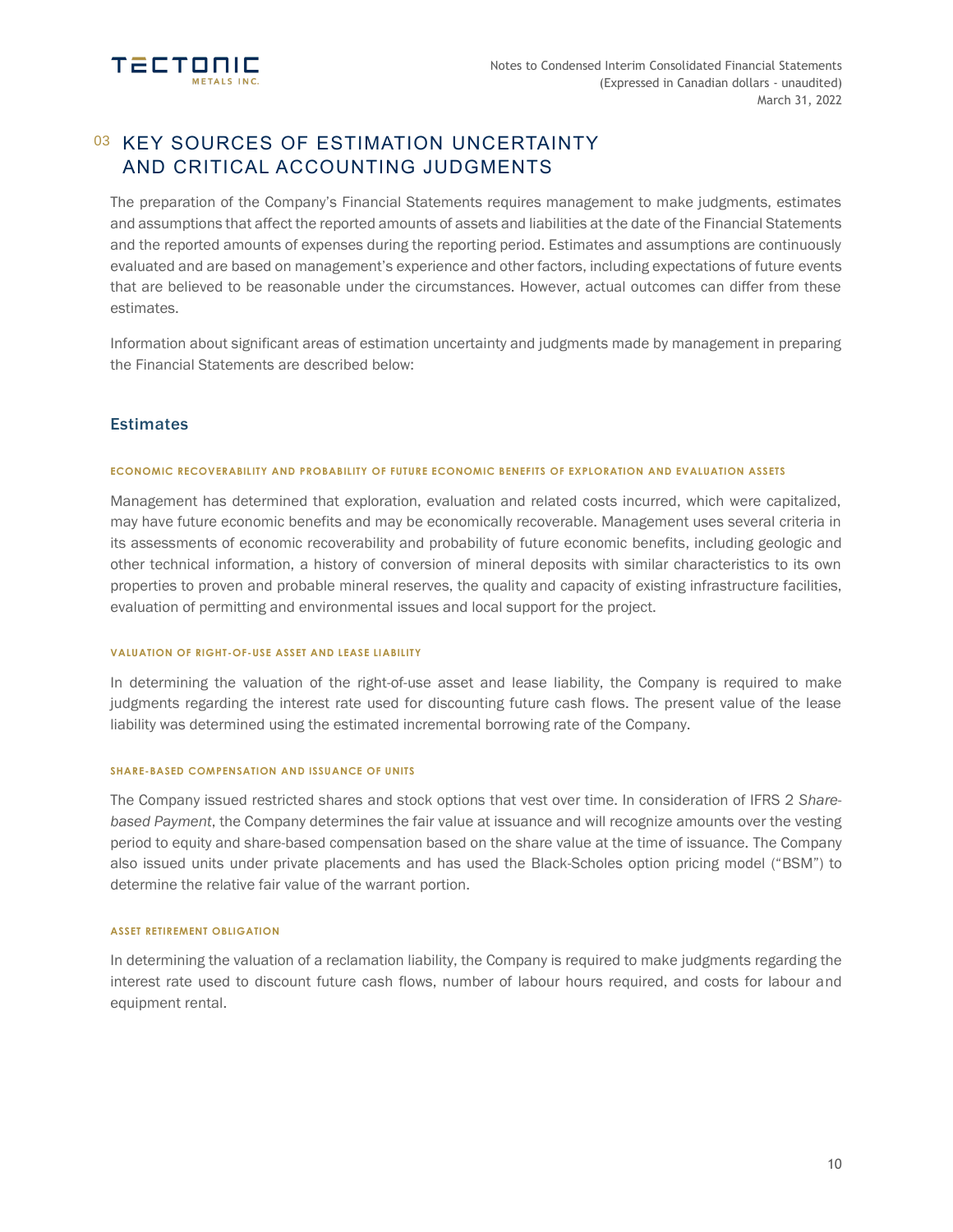

## **Judgments**

### **DETERMINATION OF FUNCTIONAL CURRENCY**

The Company determines the functional currency through an analysis of several indicators of autonomy such as financing activities, expenses and cash flow, retention of operating cash flows and frequency of transactions with the reporting entity.

### **GOING CONCERN**

In assessing its ability to continue as a going concern for the next twelve months, the Company estimates future cash outflows based off prevailing market prices for goods and services, foreign exchange rates and number of days to complete field programs with weather constraints.

## 04 FINANCIAL INSTRUMENTS AND RISK MANAGEMENT

## Fair Value Hierarchy

Financial instruments measured at fair value are classified into one of three levels in the fair value hierarchy according to the relative reliability of inputs used to estimate the fair values. The three levels of the fair value hierarchy are:

Level 1: Unadjusted quote prices in active markets for identical assets or liabilities

Level 2: Inputs other than quoted prices that are observable for the asset or liability either directly or indirectly

Level 3: Inputs that are not based on observable market data

The Board of Directors has the overall responsibility for the establishment and oversight of the Company's risk management framework. The Company's financial instruments consist of cash, receivables, and trade and other payables. The fair value of cash is measured on the statement of financial position using Level 1 of the fair value hierarchy. The fair value of receivables and trade and other payables approximate their book values due to the short-term nature of these instruments.

### Financial Risk Factors

The Company is exposed to a variety of financial risks by virtue of its activities including credit, liquidity, interest rate, foreign currency and price risk.

### **CREDIT RISK**

The Company is exposed to industry credit risks arising from its cash and receivables. The Company manages credit risk by holding cash with major Canadian financial institutions. The Company's receivables are due from the Government of Canada. Management believes that credit risk related to these amounts is nominal.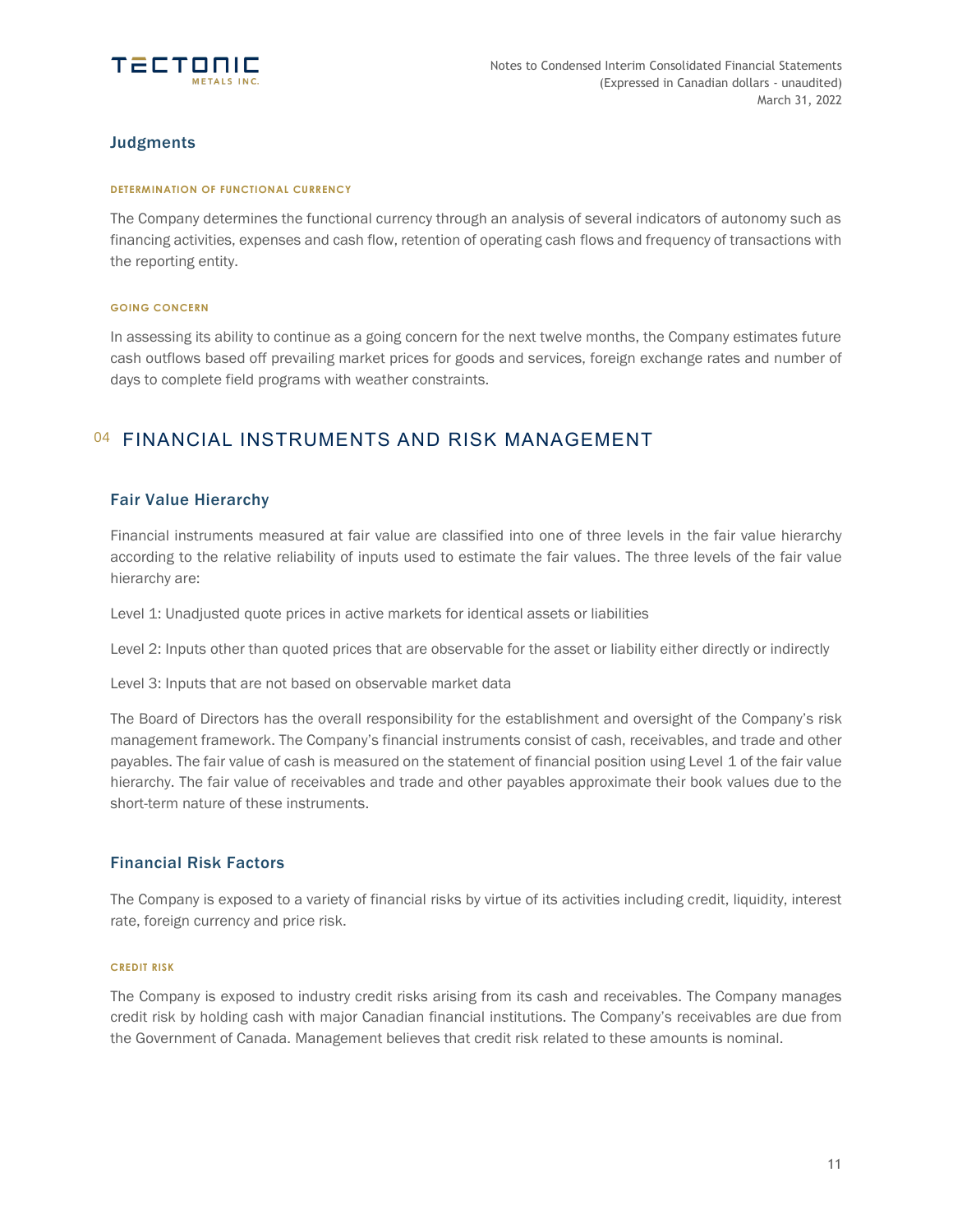

#### **LIQUIDITY RISK**

Liquidity risk is the risk that the Company will not have sufficient funds to meet its financial obligations when they become due. To manage liquidity risk, the Company has in place a planning and budgeting process to help determine the funds required to support the Company's operating requirements on an ongoing basis and assess available and required sources of additional capital and financing. The Company is exposed to liquidity risk.

#### **INTEREST RATE RISK**

Interest rate risk is the risk that the fair value or future cash flows of a financial instrument will fluctuate due to changes in market interest rates. The Company is not exposed to interest rate risk, as it does not have any significant financial instruments with interest rates, with the exception of cash. Interest earned on cash is based on prevailing bank account interest rates, which may fluctuate. A 1% change in interest rates would result in a nominal difference for the three months ended March 31, 2022.

### **FOREIGN CURRENCY RISK**

The Company is exposed to nominal foreign currency risk on fluctuations related to cash and trade and other payables that are denominated in US dollars.

### **PRICE RISK**

The Company has exposure to price risk with respect to commodity and equity prices. Equity price risk is defined as the potential adverse impact on the Company's earnings due to movements in individual equity prices or general movements in the level of the stock market. Commodity price risk is defined as the potential adverse impact on earnings and economic value due to commodity price movements and volatilities. The Company monitors the price of precious metals.

## 05 EQUIPMENT

### *For the three months ended March 31, 2022*

|                                               | <b>COST</b> |                  |    |                                    |    |                  |    |                        | <b>ACCUMULATED DEPRECIATION</b> |                             |                    |
|-----------------------------------------------|-------------|------------------|----|------------------------------------|----|------------------|----|------------------------|---------------------------------|-----------------------------|--------------------|
|                                               |             | <b>Opening</b>   |    | <b>Additions</b>                   |    | <b>Ending</b>    |    | <b>Opening</b>         | <b>Depreciation</b>             | <b>Ending</b>               | Net book<br>value  |
| Exploration equipment<br>Office and furniture | \$          | 22,686<br>17,866 | \$ | $\overline{\phantom{a}}$<br>$\sim$ | \$ | 22,686<br>17,866 | \$ | (22, 154)<br>(10, 425) | \$<br>(57)<br>(797)             | \$<br>(22, 211)<br>(11,222) | \$<br>475<br>6,644 |
| Computer equipment                            |             | 37,308           |    | $\sim$                             |    | 37,308           |    | (17, 511)              | (1,803)                         | (19,314)                    | 17,994             |
| Right-of-use asset                            |             | 85,300           |    |                                    |    | 85,300           |    | (50, 815)              | (6,558)                         | (57, 373)                   | 27,927             |
| Total                                         | \$          | 163,160          | \$ | $\sim$                             | \$ | 163,160          |    | \$ (100.905)           | \$<br>(9,215)                   | \$ (110.120)                | \$<br>53,040       |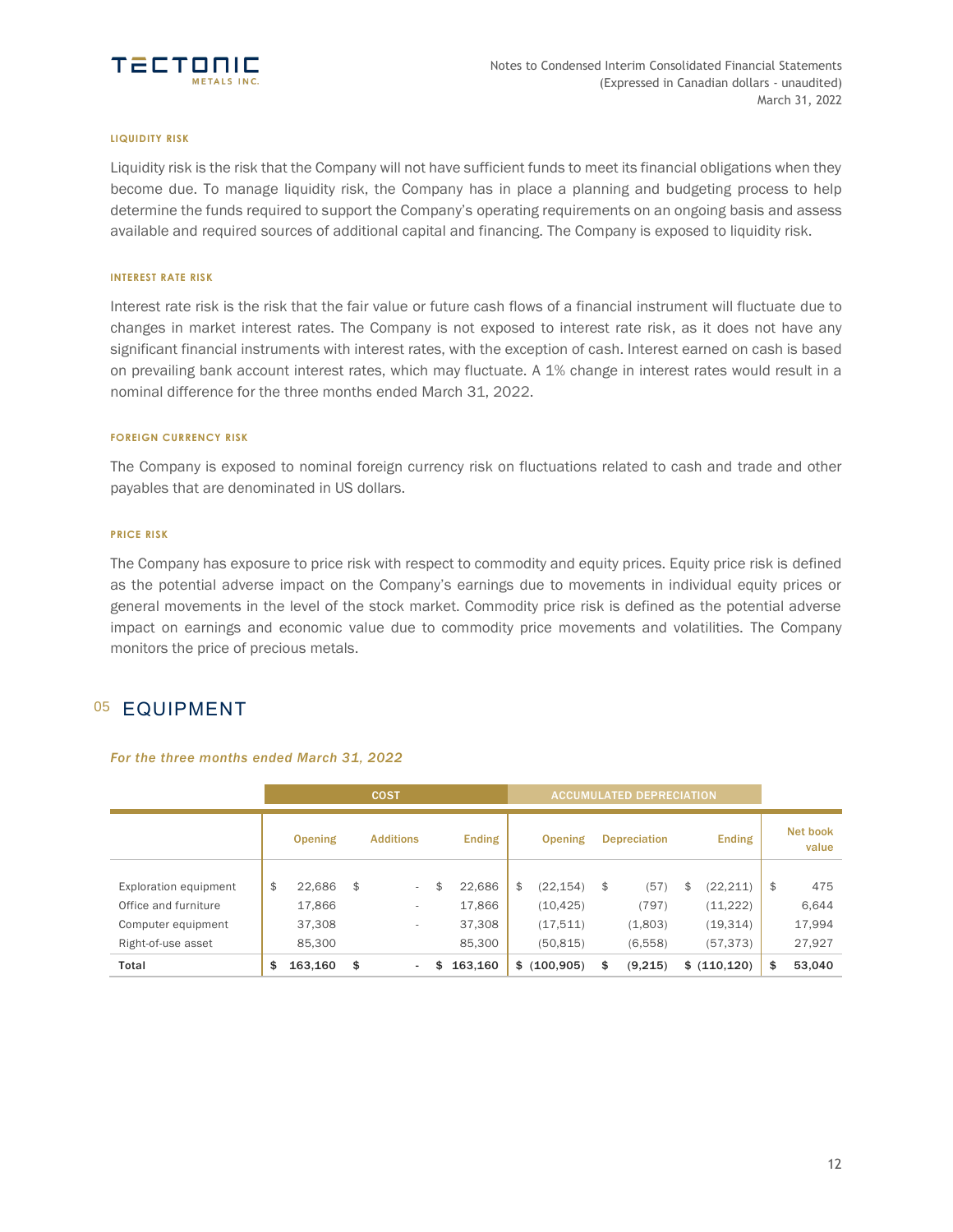

### *For the year ended December 31, 2021*

|                       |               | <b>COST</b>      |               | <b>ACCUMULATED DEPRECIATION</b> |    |                     |                 |                   |
|-----------------------|---------------|------------------|---------------|---------------------------------|----|---------------------|-----------------|-------------------|
|                       | Opening       | <b>Additions</b> | <b>Ending</b> | Opening                         |    | <b>Depreciation</b> | <b>Ending</b>   | Net book<br>value |
| Exploration equipment | \$<br>22,686  | \$<br>٠          | \$<br>22,686  | \$<br>(13,009)                  | \$ | (9, 145)            | \$<br>(22, 154) | \$<br>532         |
| Office and furniture  | 17,866        | ۰                | 17,866        | (7, 236)                        |    | (3, 189)            | (10, 425)       | 7,441             |
| Computer equipment    | 25,786        | 11,522           | 37,308        | (11, 856)                       |    | (5,655)             | (17,511)        | 19,797            |
| Right-of-use asset    | 85,186        | 114              | 85,300        | (25,035)                        |    | (25, 780)           | (50, 815)       | 34,485            |
| Total                 | \$<br>151.524 | \$<br>11.636     | \$<br>163.160 | \$<br>(57, 136)                 | \$ | (43, 769)           | \$ (100, 905)   | \$<br>62.255      |

# 06 EXPLORATION AND EVALUATION ASSETS

## Carrying Amount

*The following table represents acquisition costs incurred on the exploration and evaluation assets:*

|                        | Flat, USA    | <b>Tibbs, USA</b> | Seventymile,<br><b>USA</b> | Northway,<br><b>USA</b> | Maple Leaf,<br><b>USA</b> | <b>Carrie Creek</b><br>and Mt.<br>Harper, USA | <b>Total</b> |
|------------------------|--------------|-------------------|----------------------------|-------------------------|---------------------------|-----------------------------------------------|--------------|
| At December 31, 2020   | \$<br>$\sim$ | \$<br>249,052     | \$<br>118,656              | \$<br>135.564           | \$<br>15.977              | \$<br>14.945                                  | \$534,194    |
| Cash property payments | 88.163       | 62.875            | 114,852                    | ٠                       | $\overline{\phantom{a}}$  | 25.508                                        | 291,398      |
| Impairment             | ٠            | $\sim$            | ۰.                         | (135, 564)              | $\sim$                    | ٠                                             | (135, 564)   |
| At December 31, 2021   |              |                   |                            |                         |                           |                                               |              |
| and March 31, 2022     | \$<br>88,163 | \$311.927         | \$<br>233.508              | \$<br>۰                 | \$<br>15.977              | \$<br>40.453                                  | \$690.028    |

## Expenditures

*Details of the Company's exploration and evaluation expenditures are as follows:*

|                                | <b>Tibbs</b> | <b>Seventymile</b>       | Flat                     | Carrie Creek /<br>Mt. Harper | <b>Northway</b><br>and Maple<br>Leaf | <b>Project</b><br>generation<br>and support | For the three<br>months ended<br>March 31,<br>2022 |
|--------------------------------|--------------|--------------------------|--------------------------|------------------------------|--------------------------------------|---------------------------------------------|----------------------------------------------------|
| Computer software              | \$<br>3,267  | \$<br>1.499              | \$<br>1.499              | \$<br>2,033                  | \$<br>$\sim$                         | \$<br>12,316                                | \$<br>20,614                                       |
| Drilling program               | 109.924      | $\overline{\phantom{a}}$ | $\overline{\phantom{a}}$ | 12,500                       | $\overline{\phantom{a}}$             | $\overline{\phantom{a}}$                    | 122,424                                            |
| Geological consulting          | 10,200       | 6,000                    | 10,200                   | 19,350                       | $\overline{\phantom{a}}$             | 3,600                                       | 49,350                                             |
| Mapping program                | 2,930        | 744                      | 764                      | $\overline{\phantom{a}}$     | $\overline{\phantom{a}}$             | $\overline{a}$                              | 4,438                                              |
| Other camp expenses            | 27           | $\overline{\phantom{a}}$ | $\overline{\phantom{a}}$ | $\overline{\phantom{a}}$     | 74                                   | 1,529                                       | 1,630                                              |
| Salary and legal costs         | 39,921       | $\overline{\phantom{a}}$ | 5,025                    | 9,298                        | 9,704                                | 9,846                                       | 73,794                                             |
| Surveying program              | 175          | 175                      | 143                      | 185                          | 34                                   | 177                                         | 889                                                |
| Total exploration expenditures | \$166.444    | \$8.418                  | \$17.631                 | \$43.366                     | \$9.812                              | \$27.468                                    | \$273.139                                          |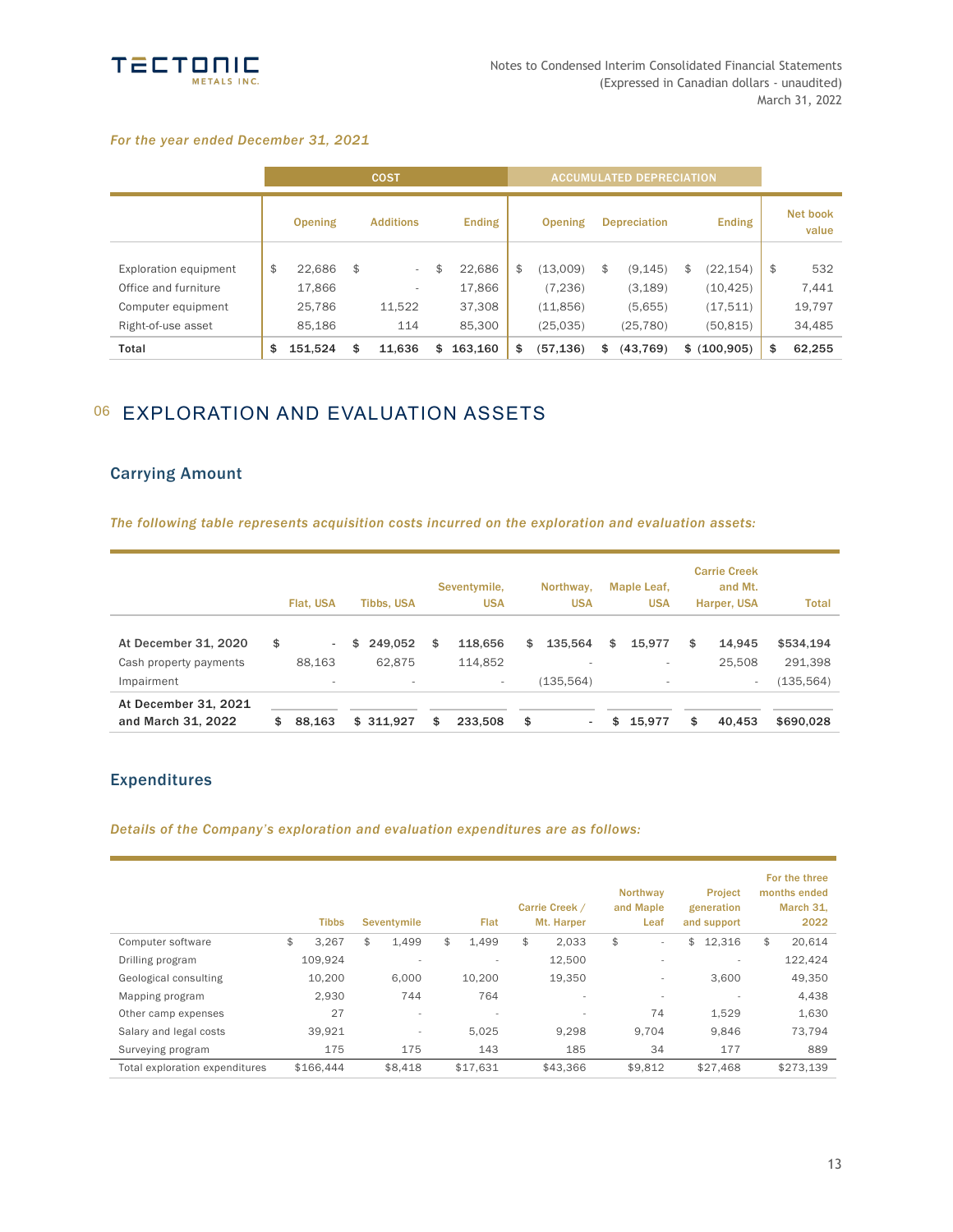|                                       | <b>Tibbs</b>             | Seventymile              | Flat                           | <b>Carrie Creek</b><br>Mt. Harper | Northway and<br><b>Maple Leaf</b> | <b>Project</b><br>generation<br>and support | For the three<br>months ended<br>March 31, 2021 |
|---------------------------------------|--------------------------|--------------------------|--------------------------------|-----------------------------------|-----------------------------------|---------------------------------------------|-------------------------------------------------|
| Other camp expenses                   | \$<br>12,795             | \$<br>4,982              | \$<br>$\sim$                   | \$<br>$\sim$                      | \$<br>3.380                       | \$<br>622                                   | \$<br>21,779                                    |
| <b>Registration fees</b>              | $\overline{\phantom{a}}$ | $\overline{\phantom{0}}$ |                                | $\overline{\phantom{a}}$          | 20,736                            |                                             | 20,736                                          |
| Salary and legal costs                | 19.143                   | 9.611                    | $\overline{\phantom{a}}$       | $\overline{\phantom{a}}$          | 2.171                             | 9.402                                       | 40,327                                          |
| Sampling program                      | 1,702                    |                          |                                | $\overline{\phantom{a}}$          | 372                               |                                             | 2.074                                           |
| Geological consulting                 | 27.046                   | 42.720                   | $\,$                           | $\overline{\phantom{a}}$          | 7.457                             | 27.083                                      | 104,306                                         |
| <b>Total exploration expenditures</b> | \$<br>60.686             | \$<br>57.313             | \$<br>$\overline{\phantom{a}}$ | \$<br>$\sim$                      | \$<br>34.116                      | \$<br>37.107                                | \$<br>189,222                                   |

## Property Agreements

### **SEVENTYMILE**

In June 2018, the Company entered into a mining lease agreement with Doyon, Limited ("Doyon") for a 100% interest in the area of the Alaska Native regional corporation mineral estate in the Eagle Mining District, Alaska (the "Seventymile Property"). The lease covers the mineral estate and the surface estate and grants in which the Company has rights to conduct mineral exploration and, if warranted, mineral development and production activities. Doyon is granted a 2% net smelter return royalty ("NSR") for precious minerals and a 1% NSR for base minerals until the end of the fourth year of commercial production. Doyon is granted a 4% NSR for precious minerals and a 3% NSR for base minerals from the fifth to tenth anniversaries of commercial production. After the tenth anniversary of commercial production, the production royalty for precious minerals is the greater of a 4% NSR or 15% of net proceeds and the production royalty for base minerals is the greater of a 3% NSR or 15% of net proceeds. The initial lease term is for fifteen years, and the lease agreement includes renewal clauses to extend the lease period up to the entire operational period of a mine.

In consideration, the Company paid Doyon \$156,582 (US\$120,000) on lease requirements to December 31, 2021 and pursuant to the lease agreement is required to pay:

- I. US\$60,000 each January 2022 to 2027 (2022 payment made);
- II. US\$200,000 each January 2028 and thereafter. If the Company exercises an option to extend the lease term by another five years after completion of a feasibility study, this annual payment shall be increased to US\$300,000; and
- III. US\$600,000 upon completion of a feasibility study.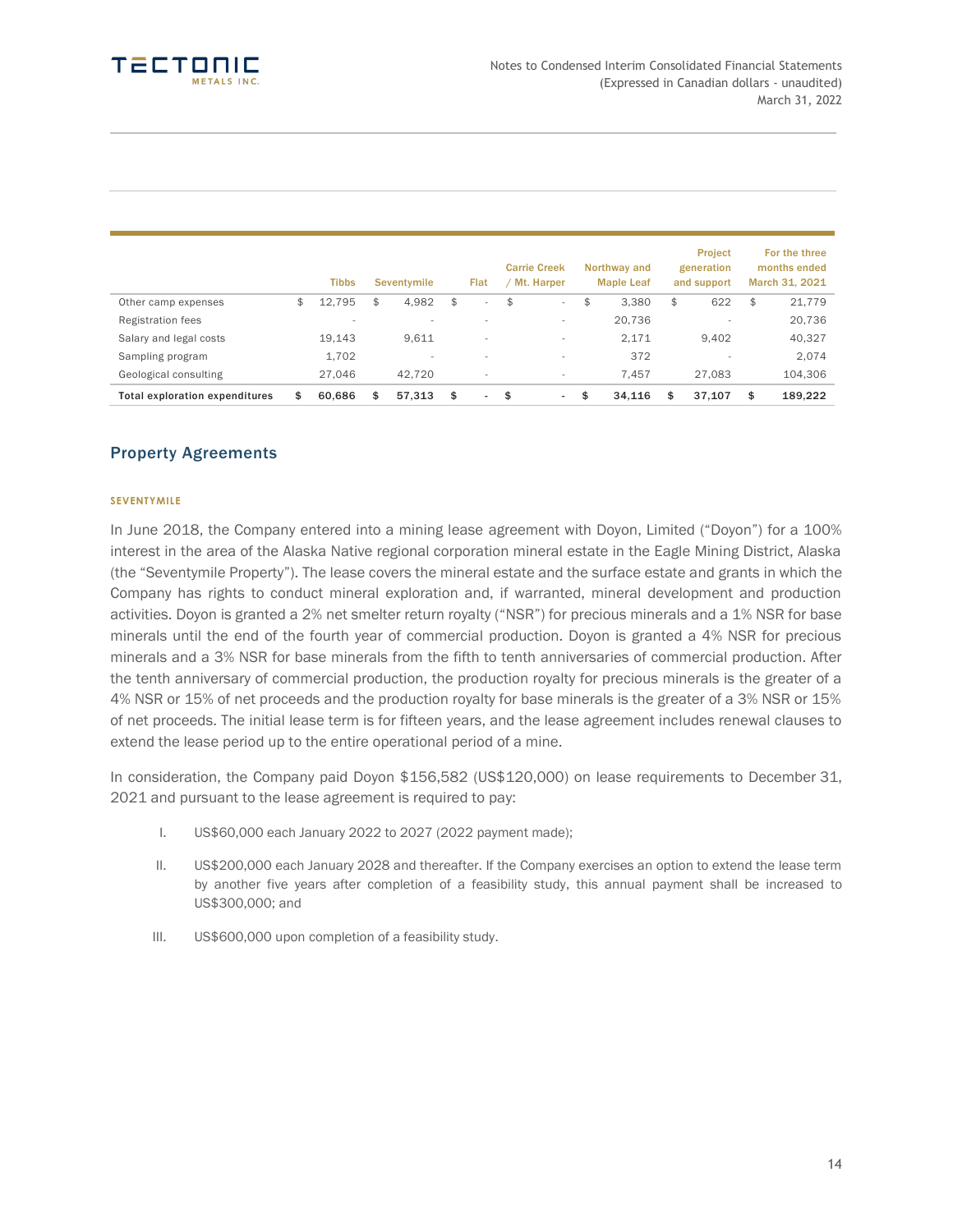

Pursuant to the lease agreement, the Company is required to incur the following amounts for exploration expenditures on the Seventymile Property:

| <b>Calendar years</b>                  | Amount of annual exploration<br>expenditures $(US$)^1$ |
|----------------------------------------|--------------------------------------------------------|
|                                        |                                                        |
| 2018 (commitment fully met)            | 400,000                                                |
| 2019 (commitment fully met)            | 600,000                                                |
| 2020 - 2023 (commitment fully met) $1$ | 750,000                                                |
| 2024-2027                              | 1,500,000                                              |
| 2028 and each calendar year thereafter | 2,000,000                                              |

*1. Eligible expenditures include all actual, direct costs, expenses and charges related to exploration and development conducted on or for the benefit of the Seventymile Property, including without limitation costs and expenses off the property and reasonably allocated to operations on the property. The Company is permitted to carry-forward excess expenditures and apply them against a future year. As of March 31, 2022, the Company incurred US\$2,221,547 in cumulative eligible expenditures on the Seventymile Property.*

Additionally, the Company contributes to the Doyon Foundation, a US\$25,000 scholarship each May for the term of the lease. The scholarship amount increases to US\$50,000 each year following the commencement of commercial production. Subsequent to March 31, 2022, the Company fulfilled its current year's commitment.

### **TIBBS**

In June 2017, the Company entered into a mining lease and option agreement with Tibbs Creek Gold, LLC ("TCG") for a 100% interest in the surface and subsurface rights to State of Alaska Mining Claims in the Fairbanks Recording District, Alaska ( "Tibbs" or "Tibbs Property"). The agreement grants Tibbs a 2.5% NSR, of which 1.5% can be purchased for US\$1,500,000. The initial term of the lease is ten years.

In consideration the Company paid TCG a total of \$301,973 (US\$230,000) to December 31, 2021. Pursuant to the option agreement, the Company is required to pay a US\$50,000 option payment each June from 2021 to 2027 and is required to incur an aggregate US\$1,000,000 in exploration expenditures by June 2022. As of December 31, 2021, the Company has fulfilled this exploration expenditure commitment.

During the year ended December 31, 2019, the Company received a notice from a junior mining company that seven of the claims on Tibbs wholly or partially overstake their claims, and they are asserting the senior claim. Tectonic considers the disputed claims to be non-core, and this notice will not impact Tectonic's exploration efforts going forward on the rest of the Company's Tibbs claims.

#### **CARRIE CREEK & MT. HARPER**

In August 2020, the Company entered into a mining lease agreement with Doyon for a 100% interest in the area of the Alaska Native regional corporation mineral estate in the Goodpaster Mining District, Alaska (the "Carrie Creek & Mt. Harper Properties"). The lease covers the mineral estate and the surface estate and grants the Company rights to conduct mineral exploration and, if warranted, mineral development and production activities. Doyon is granted a 2% NSR for precious minerals and a 1% NSR for base minerals until the end of the fourth year of commercial production. Doyon is granted a 3% NSR for precious minerals and a 2% NSR for base minerals from the fifth to tenth anniversaries of commercial production. After the tenth anniversary of commercial production, the production royalty for precious minerals is the greater of a 4% NSR or 15% of net proceeds and the production royalty for base minerals is the greater of a 3% NSR or 15% of net proceeds. The initial lease term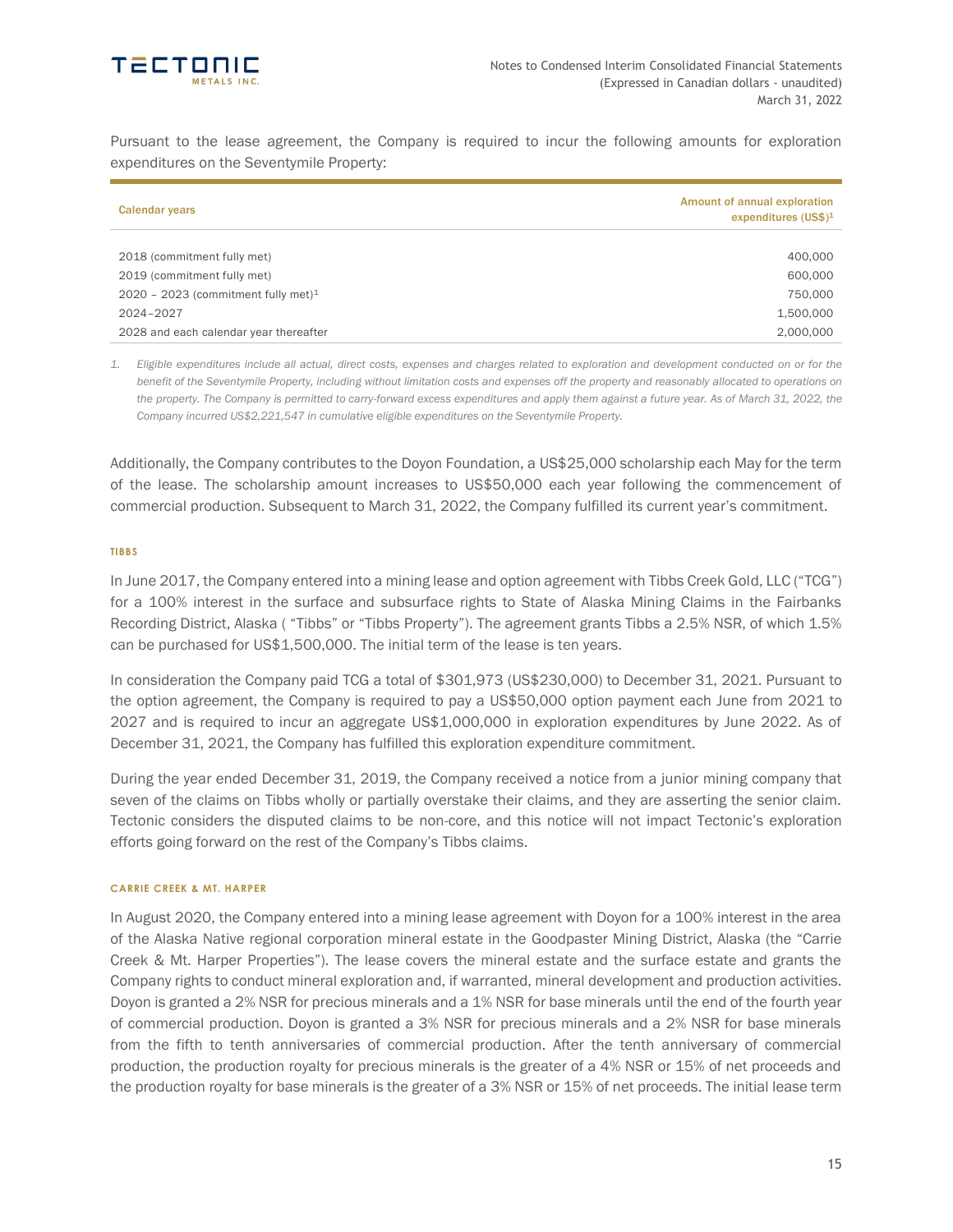

is for 15 years, and the lease agreement includes renewal clauses to extend the lease period up to the entire operational period of a mine.

In consideration, the Company paid Doyon \$26,137 (US\$20,000) on lease requirements to December 31, 2021 and pursuant to the lease agreement is required to pay:

- I. US\$10,000 each January 2021 to 2024 (2021 and 2022 payment made);
- II. US\$40,000 each January 2025 to 2029;
- III. US\$100,000 each January 2030 and thereafter. If the Company exercises an option to extend the lease term by another five years after completion of a feasibility study, this annual payment shall be increased to US\$200,000; and
- IV. US\$150,000 upon completion of a feasibility study.

Pursuant to the lease agreement, the Company is required to incur the following amounts for exploration expenditures on the Carrie Creek & Mt. Harper Properties:

| <b>Calendar years</b>                       | Required aggregate exploration<br>expenditures over period (US\$) <sup>1</sup> |
|---------------------------------------------|--------------------------------------------------------------------------------|
|                                             |                                                                                |
| 2020-2022                                   | 1,000,000                                                                      |
| 2023-2026                                   | 1,200,000                                                                      |
| 2027-2030                                   | 2,000,000                                                                      |
| Each four-lease-year period commencing 2031 | 2,000,000                                                                      |

*1. Eligible expenditures include all actual, direct costs, expenses and charges related to exploration and development conducted on or for the benefit of the Carrie Creek and Mt. Harper Properties, including without limitation costs and expenses off the property and reasonably allocated to operations on the property. The Company is permitted to carry-forward excess expenditures and apply them against a future year. Tectonic is required to spend at least 25% of its required aggregate expenditures for each expenditure period for the benefit of each of the Carrie Creek Property and Mt. Harper Property. As of March 31, 2022, the Company incurred US\$1,008,492 in cumulative eligible expenditures on the Carrie Creek Property and Mt. Harper Property.*

Additionally, the Company contributes to the Doyon Foundation, an annual US\$10,000 scholarship for the term of the lease. The scholarship amount increases to US\$50,000 each year following the commencement of commercial production at either the Carrie Creek or Mt. Harper property. Subsequent to March 31, 2022, the Company fulfilled its current year's commitment.

### **FLAT**

In September 2021, the Company entered into a mining lease agreement with Doyon for a 100% interest in the Flat Gold Project ("Flat Property") located in the in the Kuskokwim Mineral Belt, Alaska. The initial term of the lease is for 15 years and includes renewal clauses to extend the lease period up to the entire operational period of the mine. Doyon is granted a 2% NSR for precious minerals and a 1% NSR for base minerals until the fifth anniversary of commencement of commercial production. Doyon is granted a 3% NSR for precious minerals and a 2% NSR for base minerals from the fifth to tenth anniversaries of commercial production. After the tenth anniversary of the commencement of commercial production, the production royalty for precious minerals is the greater of a 4% NSR or 15% of net proceeds and the production royalty for base minerals is the greater of a 3% NSR or 15% of net proceeds.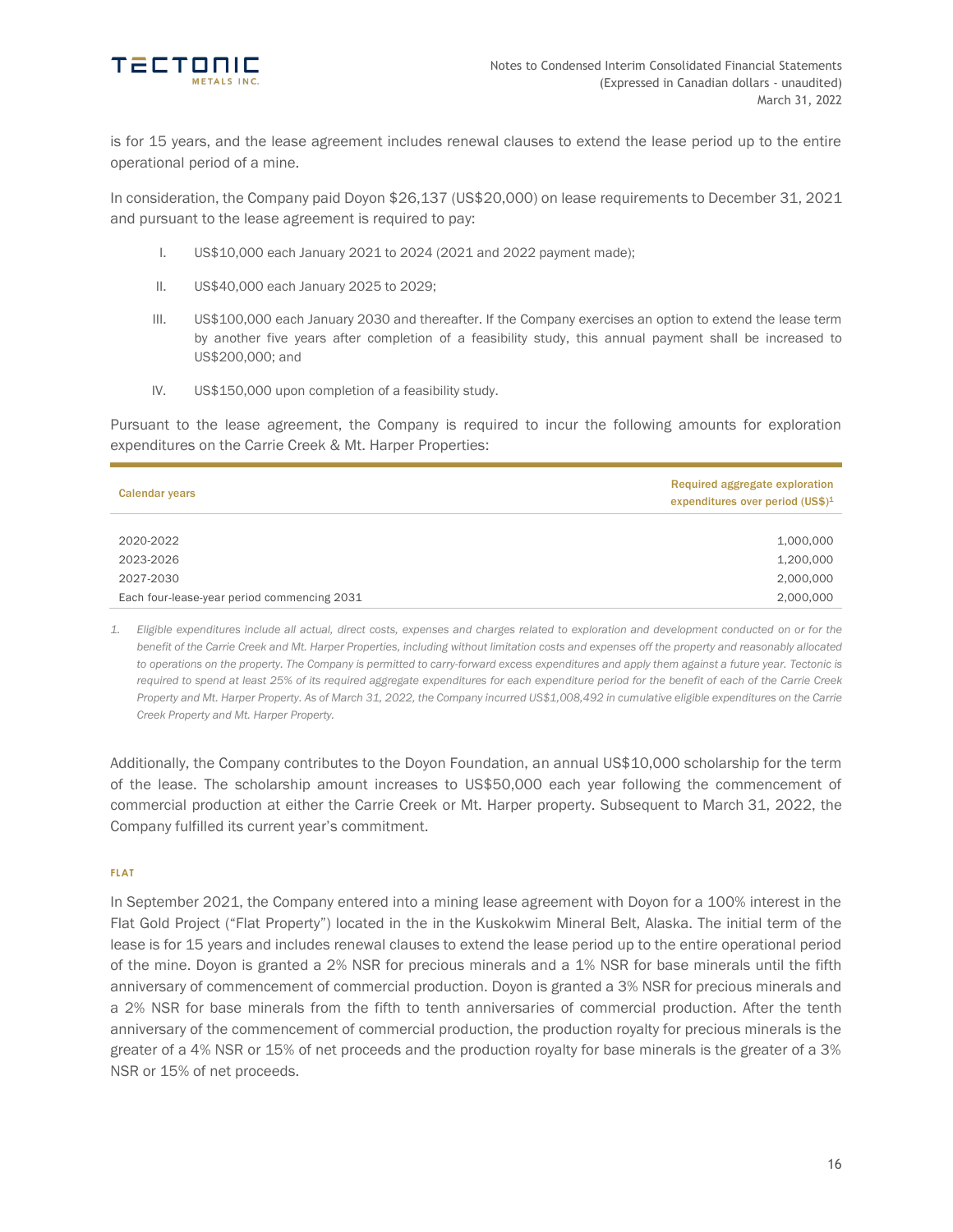

In consideration, the Company paid Doyon \$37,059 (US\$30,000) on lease requirements to December 31, 2021 and is required to make the following payments:

- I. US\$40,000 each January 2022 to 2025 (2022 payment made);
- II. US\$50,000 each January 2026 to 2030;
- III. US\$100,000 each January thereafter. If the Company exercises its option to extend the lease term, this annual payment shall be increased to US\$200,000; and
- IV. US\$150,000 upon completion of a feasibility study.

Pursuant to the option agreement, the Company is required to incur the following amounts for exploration expenditures on the Flat Property:

| <b>Calendar years</b>                                             | <b>Amount of exploration</b><br>expenditures $(US$)^1$ |
|-------------------------------------------------------------------|--------------------------------------------------------|
|                                                                   |                                                        |
| 2021 - 2023 (including no less than \$500,000 by the end of 2022) | 1,000,000                                              |
| 2024 - 2026                                                       | 2,000,000                                              |
| $2027 - 2029$                                                     | 2,500,000                                              |
| Each three - lease year period commencing 2030                    | 2.500.000                                              |

*1. Eligible expenditures include all actual, direct costs, expenses, and charges related to exploration and development conducted on or for the benefit of the Flat Property, including without limitation costs and expenses off the property and reasonably allocated to operations on the property. The Company is permitted to carry-forward excess expenditures and apply them against a future year. As of March 31, 2022, the Company incurred US\$26,090 in cumulative expenditures on the Flat Property.*

The Company has committed to contributing to the Doyon Foundation an annual US\$10,000 scholarship for the term of the lease. The scholarship amount increases to US\$50,000 each year following the commencement of commercial production at the Flat Property. Subsequent to March 31, 2022, the Company fulfilled its current year's commitment.

### **MAPLE LEAF**

The Company staked certain claims in the state of Alaska located near the Tibbs Property (the "Maple Leaf Property").

### **NORTHWAY**

In June 2018 and subsequently amended January 1, 2020, the Company entered into a mining lease agreement with Doyon for a 100% interest in an area of the Alaska Native regional corporation mineral estate in the southern Fortymile Mining District, Alaska (the "Northway Property").

During the year ended December 31, 2021, the Company terminated the agreement with Doyon on the Northway Property, and as a result, incurred an impairment charge of \$135,564.

### **DATASET ACQUISITION**

On June 25, 2020, the Company issued 300,000 common shares valued at \$73,500 to Rubicon Minerals in exchange for a geological, geophysical and geochemical dataset from exploration work conducted at multiple prospects, including the Tibbs and Maple Leaf properties.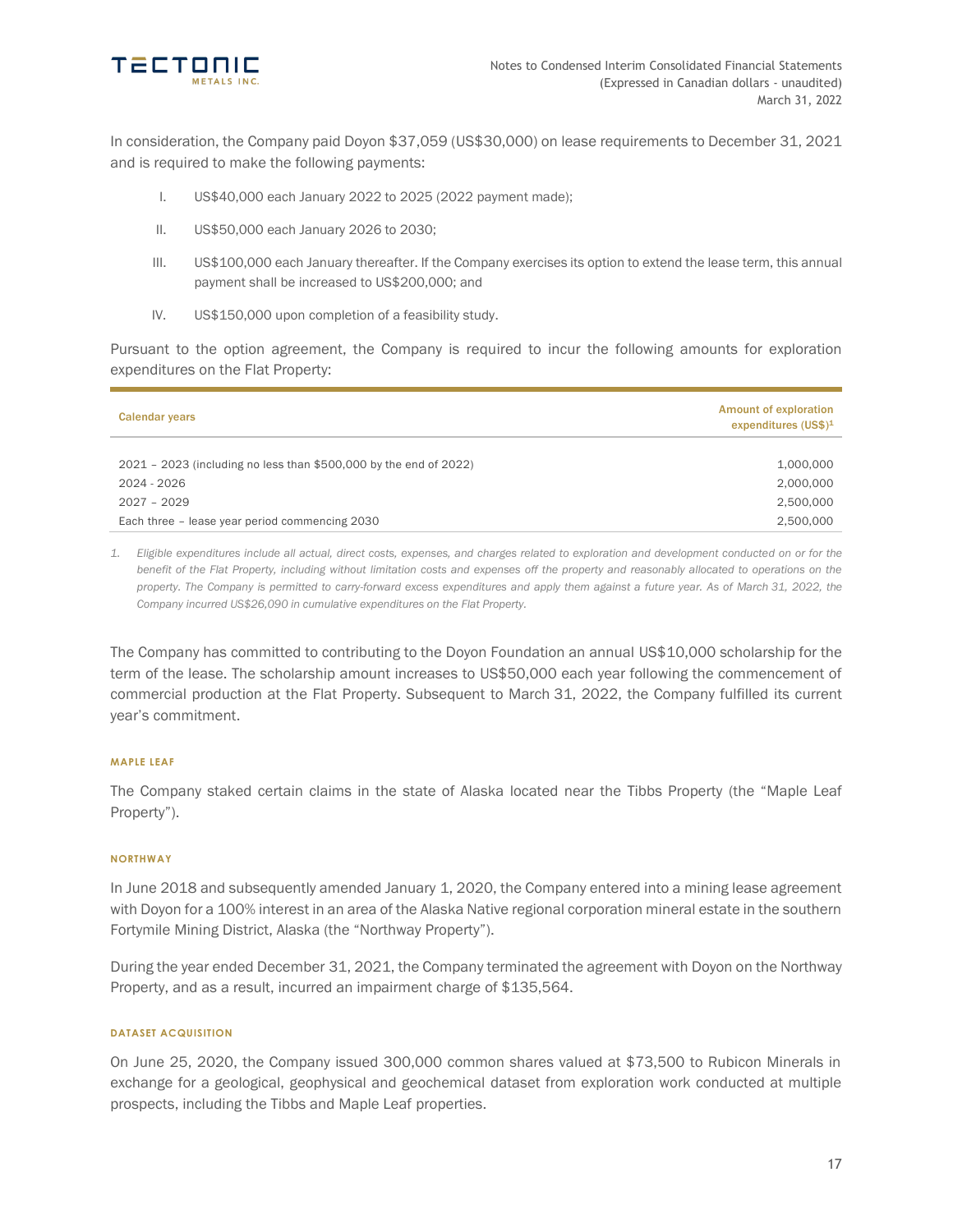

# 07 SHARE CAPITAL AND RESERVES

## Authorized Share Capital

The Company is authorized to issue an unlimited number of common shares without par value.

## Issued Share Capital

### **2022 TRANSACTIONS**

No shares were issued during the three months ended March 31, 2022.

#### **2021 TRANSACTIONS**

On June 23, 2021, the Company issued 71,760,560 units at a price of \$0.10 per unit for gross proceeds of \$7,176,056. Each unit is comprised of one common share and one-half of one warrant. Each full warrant is convertible into one common share at an exercise price of \$0.17 and expires June 23, 2023. The value attributable to the warrants was \$1,552,572. The Company paid finders' fees \$277,958 and issued 2,488,588 brokers warrants valued at \$192,378. Each finder's warrant is exercisable at a price of \$0.17 and expires June 23, 2023.

### Doyon Private Placement

Doyon has agreed not to exercise any Doyon warrants if, as a result of such exercise, it causes Doyon to hold greater than 19.99% of the total outstanding common shares of Tectonic, unless and until the shareholders of Tectonic have passed a resolution approving such exercise of the Doyon warrants in accordance with the applicable rules and policies of the TSXV.

The Doyon warrants are subject to an acceleration clause whereby if the volume weighted average trading price of Tectonic's common shares on the TSXV is \$0.56 or greater for a period of 10 consecutive trading days, Tectonic has the right to accelerate the expiry day of the Doyon warrants to 30 days from the date of issuance of a news release by Tectonic announcing the accelerated exercise period (the "Acceleration Clause").

Doyon was granted a pre-emptive right to maintain its pro rata interest for as long as Doyon owns more than 10% of the common shares of Tectonic, calculated on a partially diluted basis. As of March 31, 2022, Doyon owns approximately 16.5% of the common shares of Tectonic on a partially diluted basis.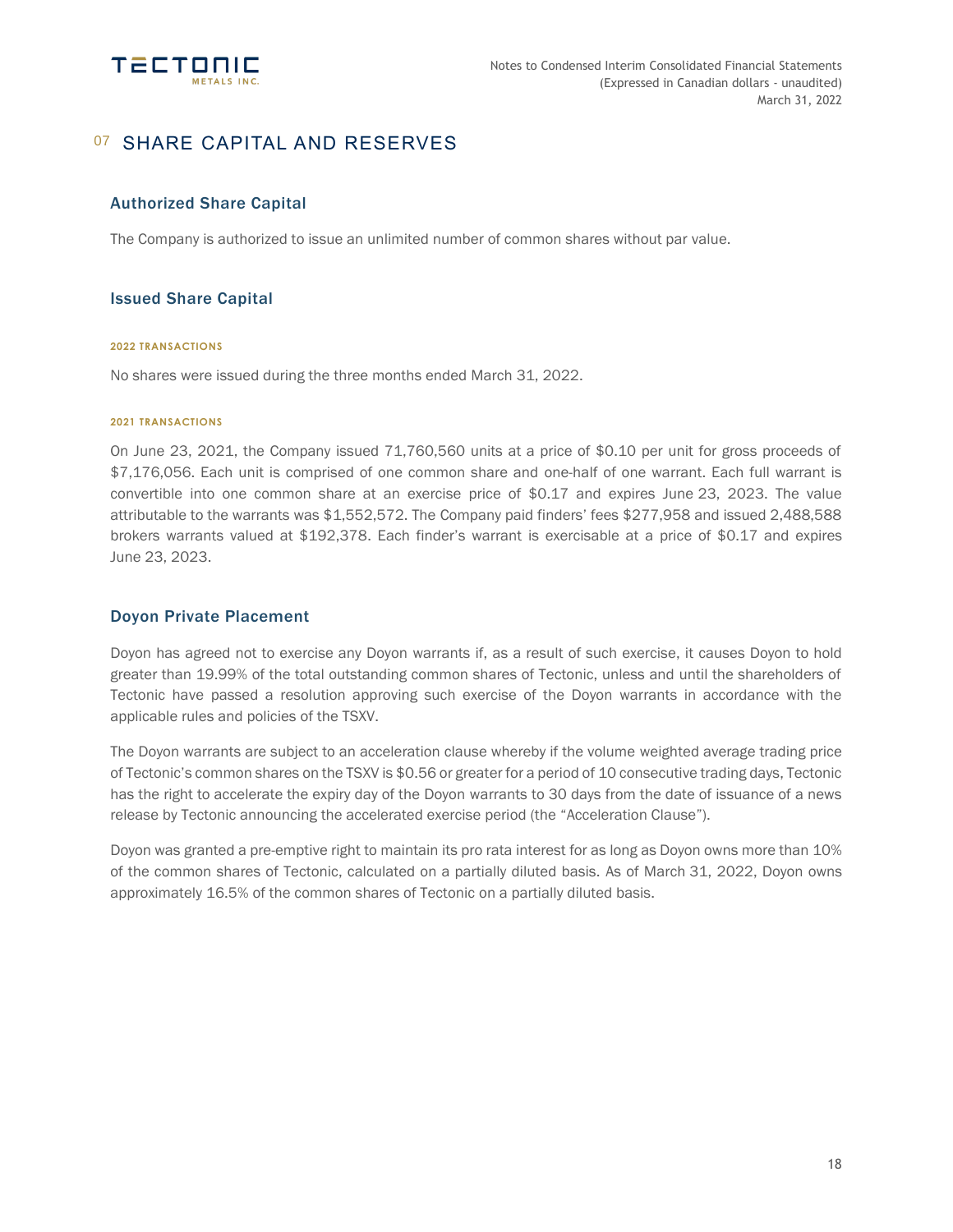

## Share Purchase Warrants

### **2021 TRANSACTIONS**

The value of the warrants issued during the year ended December 31, 2021 was determined using the BSM with the following assumptions:

|                        | <b>Fair value</b><br>attributed \$ | <b>Grant date</b><br>share price \$ | <b>Exercise price \$</b> | <b>Expected</b><br>volatility | <b>Risk-free</b><br>interest rate | <b>Expected life</b><br>(years) |
|------------------------|------------------------------------|-------------------------------------|--------------------------|-------------------------------|-----------------------------------|---------------------------------|
| Non-broker<br>warrants | 35,880,280                         | 0.14                                | 0.17                     | 116%                          | 0.42%                             |                                 |
| Finder's warrants      | 2,488,588                          | 0.14                                | 0.17                     | 116%                          | 0.42%                             |                                 |

*A summary of the Company's warrants and the changes during the period are as follows:*

|                                           | Shares to be issued upon<br>exercise of the warrants | Weighted-<br>average<br>exercise<br>price(\$) |
|-------------------------------------------|------------------------------------------------------|-----------------------------------------------|
| Balance - December 31, 2020               | 39,757,710                                           | 0.42                                          |
| Non-broker warrants issued                | 35,880,280                                           | 0.17                                          |
| Finder's warrants issued                  | 2,488,588                                            | 0.17                                          |
| Expired                                   | (17, 157, 330)                                       | 0.50                                          |
| Balance - December 31, 2021 and March 31, |                                                      |                                               |
| 2022                                      | 60,969,248                                           | 0.24                                          |

### *Warrants outstanding as at March 31, 2022 are as follows:*

| <b>Expiry date</b> | <b>Number outstanding</b> | Exercise price per share<br>$($ \$) |  |
|--------------------|---------------------------|-------------------------------------|--|
| April 17, 2022     | 5,236,500 <sup>2</sup>    | 0.40                                |  |
| June 16, 2022      | 720,000                   | 0.10                                |  |
| June 16, 2022      | 3,380,000                 | 0.25                                |  |
| June 30, 2022      | 12,307,7501               | 0.40                                |  |
| June 30, 2022      | 956,130                   | 0.20                                |  |
| June 23, 2023      | 35,880,2801               | 0.17                                |  |
| June 23, 2023      | 2,488,588                 | 0.17                                |  |
|                    | 60,969,248                |                                     |  |

*1. Warrants are subject to the Acceleration Clause*

*2. Subsequent to March 31, 2022, these warrants expired unexercised*

## Stock Options

The Company has a stock option plan (the "Stock Option Plan"). The Company may grant share options to eligible employees, officers, directors and consultants at an exercise price, expiry date and vesting conditions to be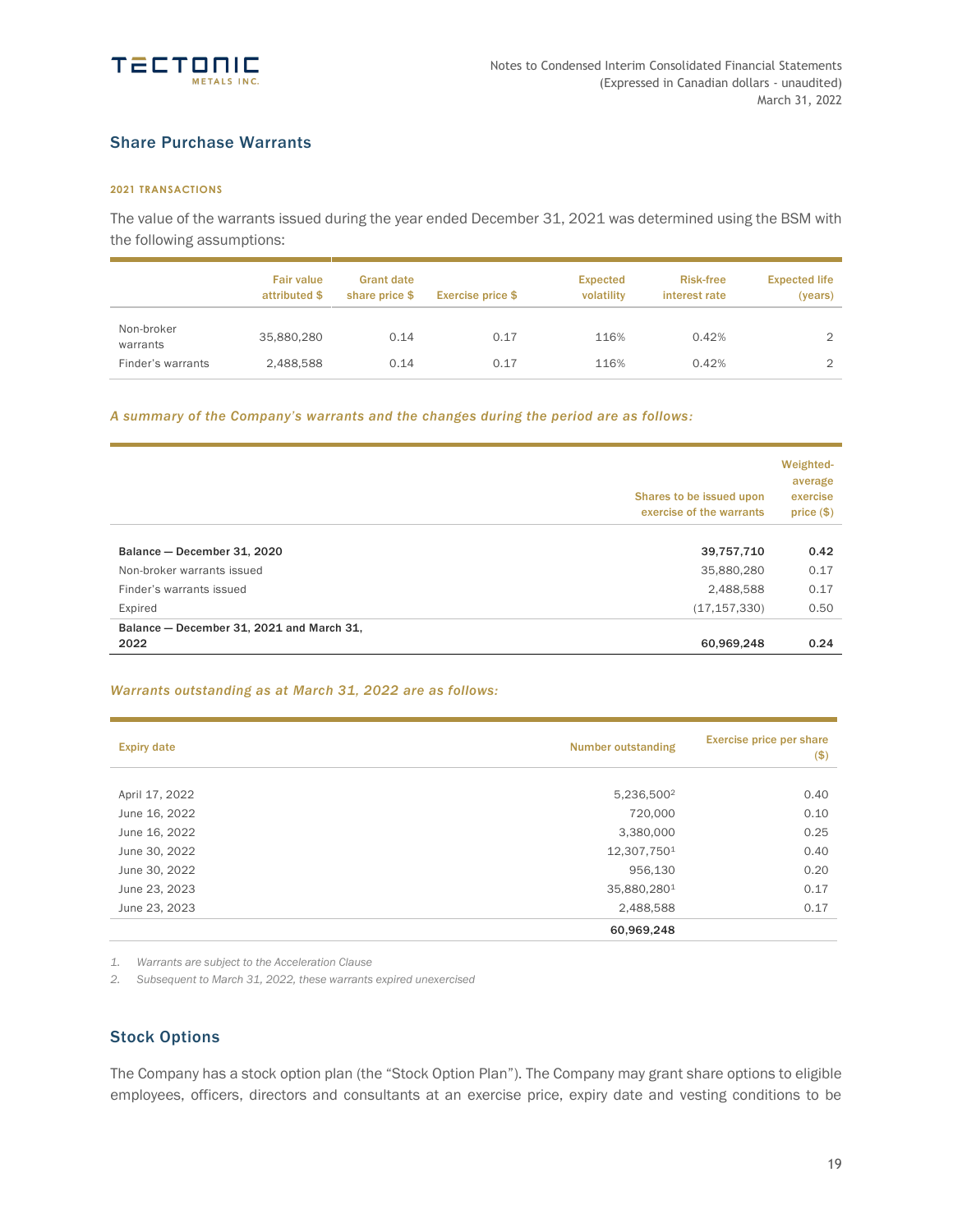

determined by the Company's Board of Directors. The maximum expiry date is ten years from the grant date. The Stock Option Plan permits the issuance of stock options, which, together with the restricted share plan (the "Restricted Share Plan"), may not exceed 10% of the Company's issued common shares as at the date of grant.

### *A summary of the Company's options and the changes during the period are as follows:*

|                             | Shares to be issued upon<br>exercise of the options | Weighted-average<br>exercise price $(\$)$ |
|-----------------------------|-----------------------------------------------------|-------------------------------------------|
| Balance - December 31, 2019 | 400,000                                             | 0.33                                      |
| Issued                      | 1,050,000                                           | 0.18                                      |
| Cancelled                   | (400,000)                                           | 0.18                                      |
| Balance - December 31, 2021 | 1,050,000                                           | 0.24                                      |
| Issued                      | 300,000                                             | 0.10                                      |
| Balance - March 31, 2022    | 1,350,000                                           | 0.21                                      |

| Number outstanding<br><b>Expiry date</b> |           | Exercise price per share<br>$($ \$) |
|------------------------------------------|-----------|-------------------------------------|
|                                          |           |                                     |
| July 27, 2025                            | 400,000   | 0.33                                |
| August 4, 2026                           | 400,000   | 0.20                                |
| April 30, 2031                           | 250,000   | 0.16                                |
| March 11, 2027                           | 300,000   | 0.10                                |
| Outstanding                              | 1,350,000 | 0.21                                |
| Exercisable                              | 100,000   | 0.33                                |

On April 30, 2021, the Company granted 250,000 stock options to consultants. Each stock option has an exercise price of \$0.155 and vests over a two-year period as follows: 125,000 stock options will vest April 30, 2022 and 125,000 stock options will vest April 30, 2023. The stock options expire April 30, 2031.

On August 4, 2021, the Company granted 400,000 stock options to an employee. Each stock option has an exercise price of \$0.20 and vests over a four-year period as follows: 100,000 stock options will vest August 4, 2022 and an additional 100,000 stock options will vest on the three subsequent anniversary dates thereafter. The stock options expire August 4, 2026.

On March 11, 2022, the Company granted 300,000 stock options to a consultant. Each stock option has an exercise price of \$0.10 and vests over three-year period as follows: 100,000 stock options will vest March 11, 2023 and an additional 100,000 stock options will vest on the two subsequent anniversary dates thereafter. The stock options expire March 11, 2027.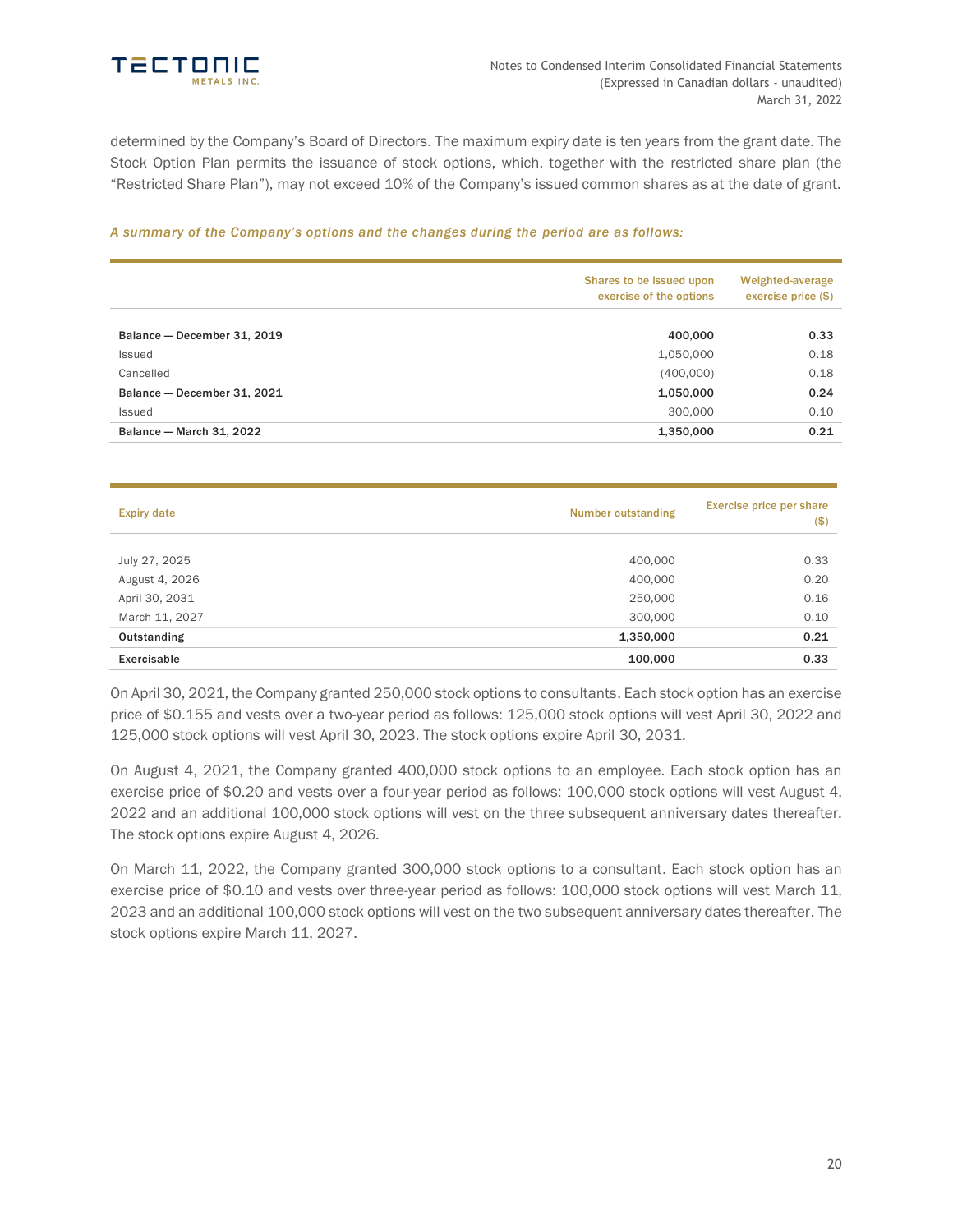

The fair values of stock options are estimated using the BSM with the following weighted average assumptions:

|                                 | March 31, 2022 | December 31, 2021 |
|---------------------------------|----------------|-------------------|
| Risk-free interest rate         | 2.02%          | 1.38%             |
| Expected dividend yield         | 0%             | 0%                |
| Expected stock price volatility | 117%           | 117%              |
| Expected life in years          | 5              | 8.65              |

During the three months ended March 31, 2022, the Company recorded share-based compensation related to options granted of \$5,807 (2021 - \$12,342).

## Restricted Shares

On July 29, 2019, the Company adopted the Restricted Share Plan. The Company may grant common shares to eligible employees, officers, directors and consultants with performance conditions to be determined by the Company' Board of Directors ("Restricted Shares"). No cash consideration is received for Restricted Shares. Performance conditions are placed on the Restricted Shares as determined by the Board. If employees fail to meet the conditions, the Restricted Shares are subsequently cancelled and returned to the Company's treasury. The Restricted Share Plan permits the issuance of restricted shares, which, together with the Stock Option Plan, may not exceed 10% of the Company' issued common shares as at the date of grant.

At the date of issuance, no value is recorded in share capital. Based on the share price at the date of issuance, the Company records share-based compensation as the shares vest with an offsetting amount recorded to reserves. Upon completing the vesting condition, the amount in reserves will be transferred to share capital.

### **Escrow**

The Company entered into an escrow agreement pursuant to which 19,272,071 common shares and 4,275,642 warrants have been placed in escrow. The escrow agreement provides that 10% of the escrowed securities will be released upon the Company's listing date and that an additional 15% will be released every six months thereafter, over a period of 36 months. As of March 31, 2022, there were 5,781,622 (December 31, 2021 – 5,781,622) common shares and 1,282,694 (December 31, 2021 – 1,282,694) warrants held in escrow.

## Base Shelf Prospectus

During the year ended December 31, 2020, the Company filed a short form base shelf prospectus (the "Prospectus"). The Prospectus allows for the Company to offer up to \$100 million of common shares, warrants, subscription receipts, debt securities, share purchase contracts and units from time to time until June 29, 2022.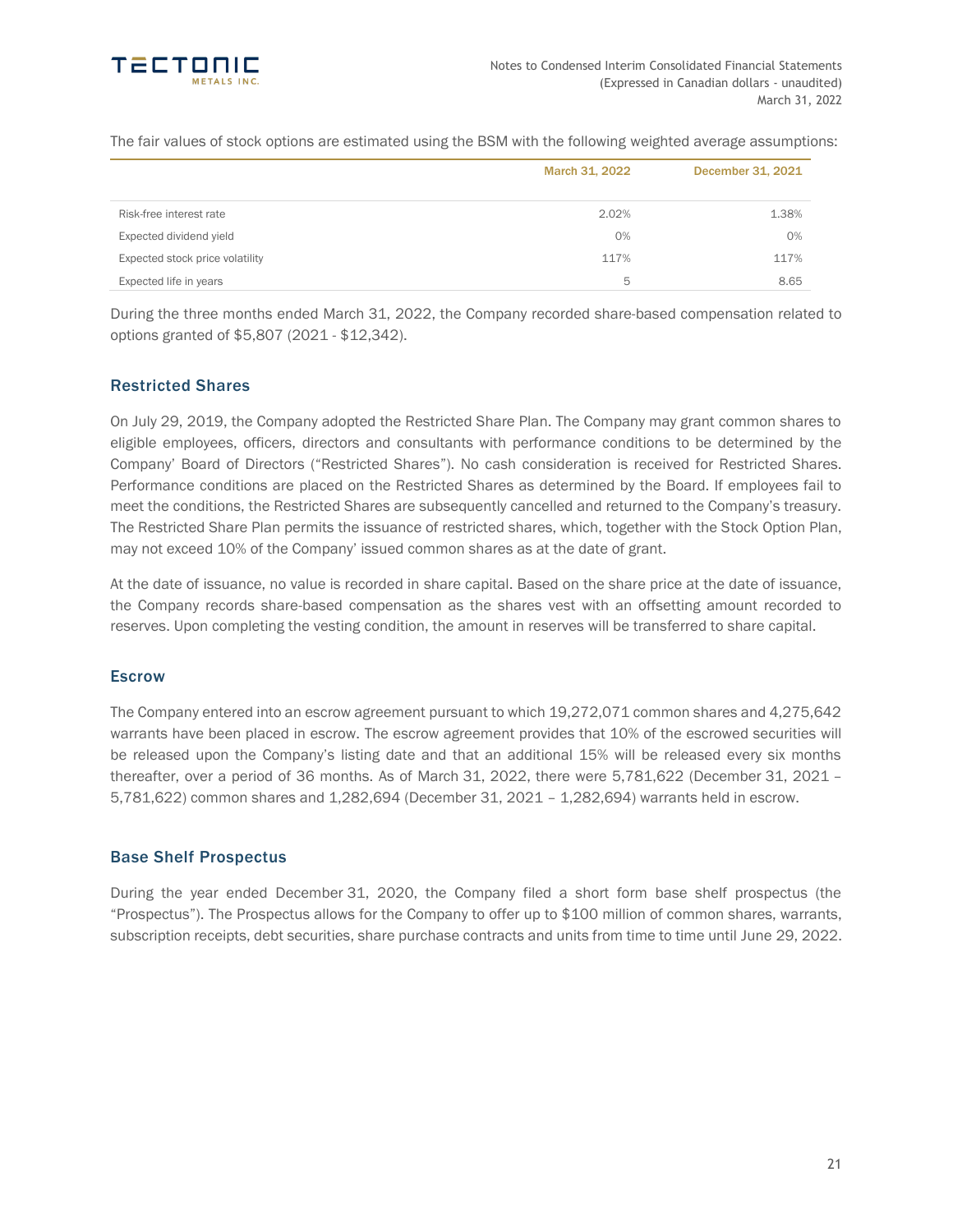

# 08 RELATED PARTY TRANSACTIONS

The Company defines key management personnel as its directors and officers. The Company entered into the following transactions with its key management:

|                                              | Three months ended<br>March 31, 2022<br>$($ \$) | Three months ended<br>March 31, 2021<br>(\$) |
|----------------------------------------------|-------------------------------------------------|----------------------------------------------|
| Employee salaries - administrative expense   | 60,000                                          | 97,500                                       |
| Employee salaries - exploration expense      | 31,556                                          | 37,500                                       |
| Geological consulting - exploration expense  | 36,000                                          |                                              |
| Share-based compensation - restricted shares | $\overline{\phantom{a}}$                        | 83.344                                       |
| Share-based compensation                     | 3,283                                           | 11,465                                       |

# 09 LEASE OBLIGATION

### *As at March 31, 2022, the Company is obligated to pay rent as follows:*

| <b>Calendar years</b> | <b>Rental payment</b><br>( \$) |  |
|-----------------------|--------------------------------|--|
|                       |                                |  |
| 2022                  | 22,782                         |  |
| 2023                  | 10,126                         |  |
| Total                 | 32,908                         |  |

|                                     | <b>Lease liability</b><br>$($ \$) |
|-------------------------------------|-----------------------------------|
|                                     |                                   |
| Balance - December 31, 2020         | 62,601                            |
| Lease payments during the year      | (29, 985)                         |
| Interest expense on lease liability | 5,155                             |
| Balance - December 31, 2021         | 37,771                            |
| Lease payments during the period    | (7,594)                           |
| Interest expense on lease liability | 888                               |
| Balance - March 31, 2022            | 31,065                            |
| Current                             | 28,555                            |
| Long-term                           | 2,510                             |
| Total - March 31, 2022              | 31,065                            |